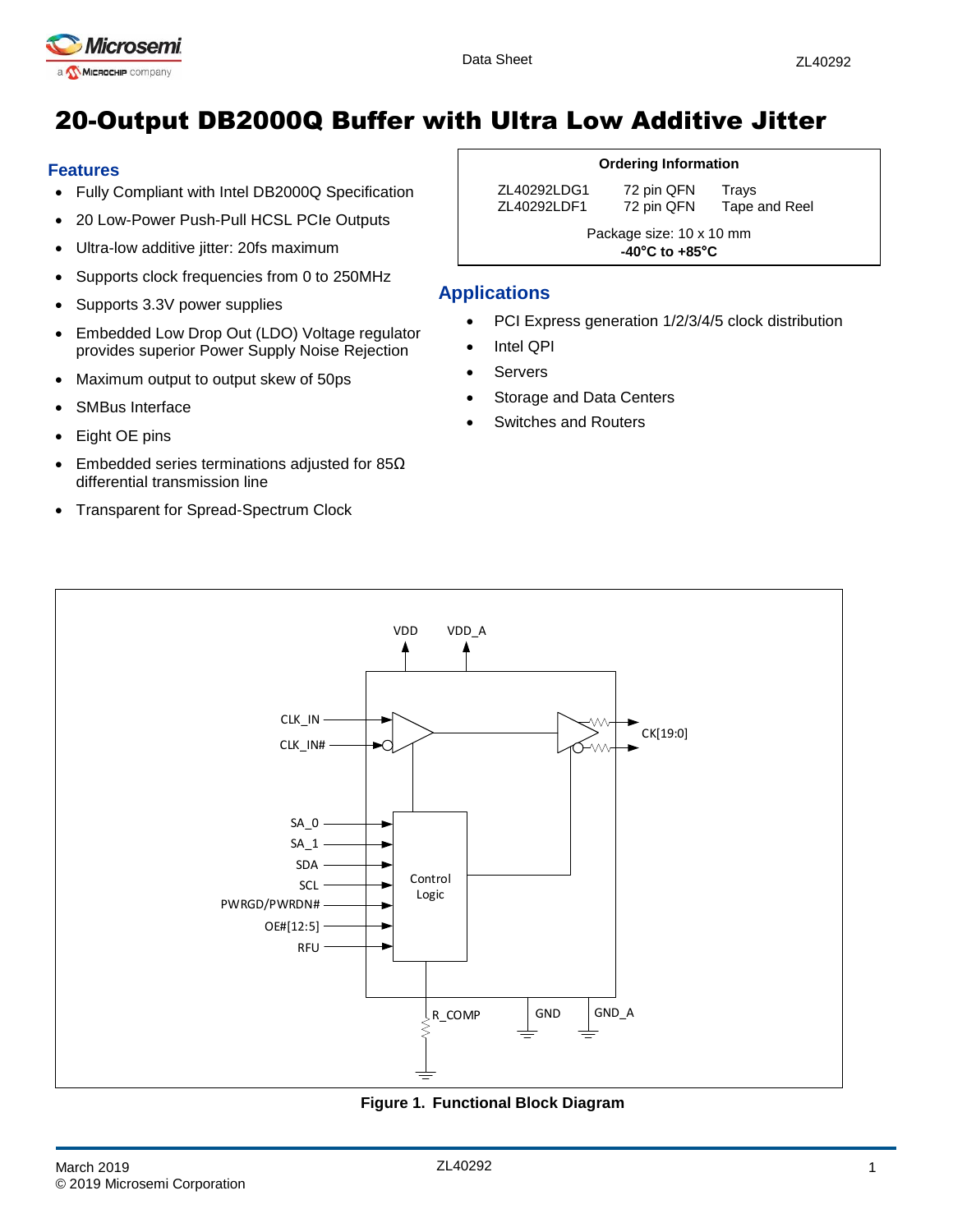

# <span id="page-1-0"></span>**Table of Contents**

Microsemi

a Microchip company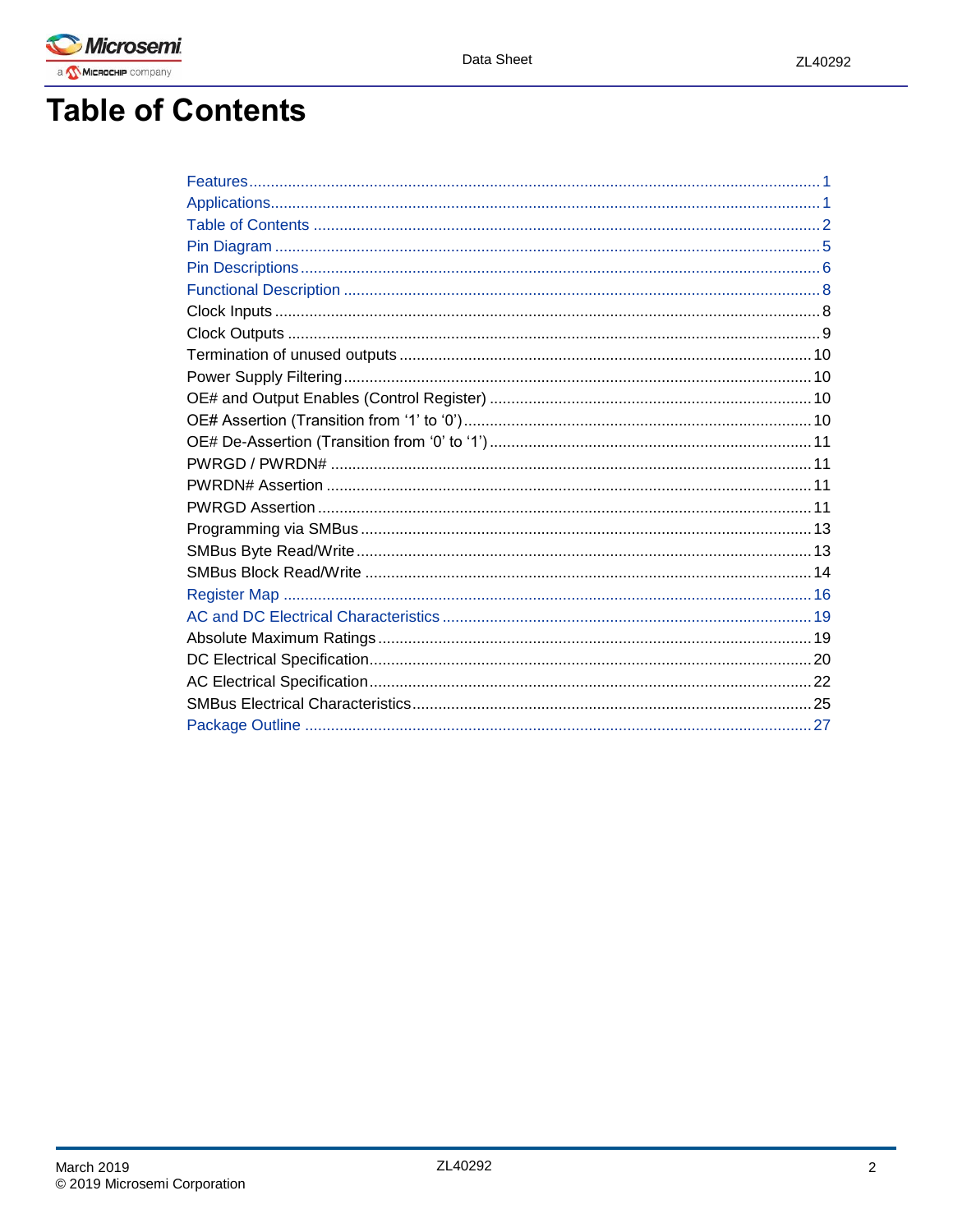

# **List of Figures**

| Figure 1.  |  |
|------------|--|
| Figure 2.  |  |
| Figure 3.  |  |
| Figure 4.  |  |
| Figure 5.  |  |
| Figure 6.  |  |
| Figure 7.  |  |
| Figure 8.  |  |
| Figure 9.  |  |
| Figure 10. |  |
| Figure 11. |  |
| Figure 12. |  |
| Figure 13. |  |
| Figure 14. |  |
| Figure 15. |  |
| Figure 16. |  |
| Figure 17. |  |
| Figure 18. |  |
| Figure 19. |  |
| Figure 20. |  |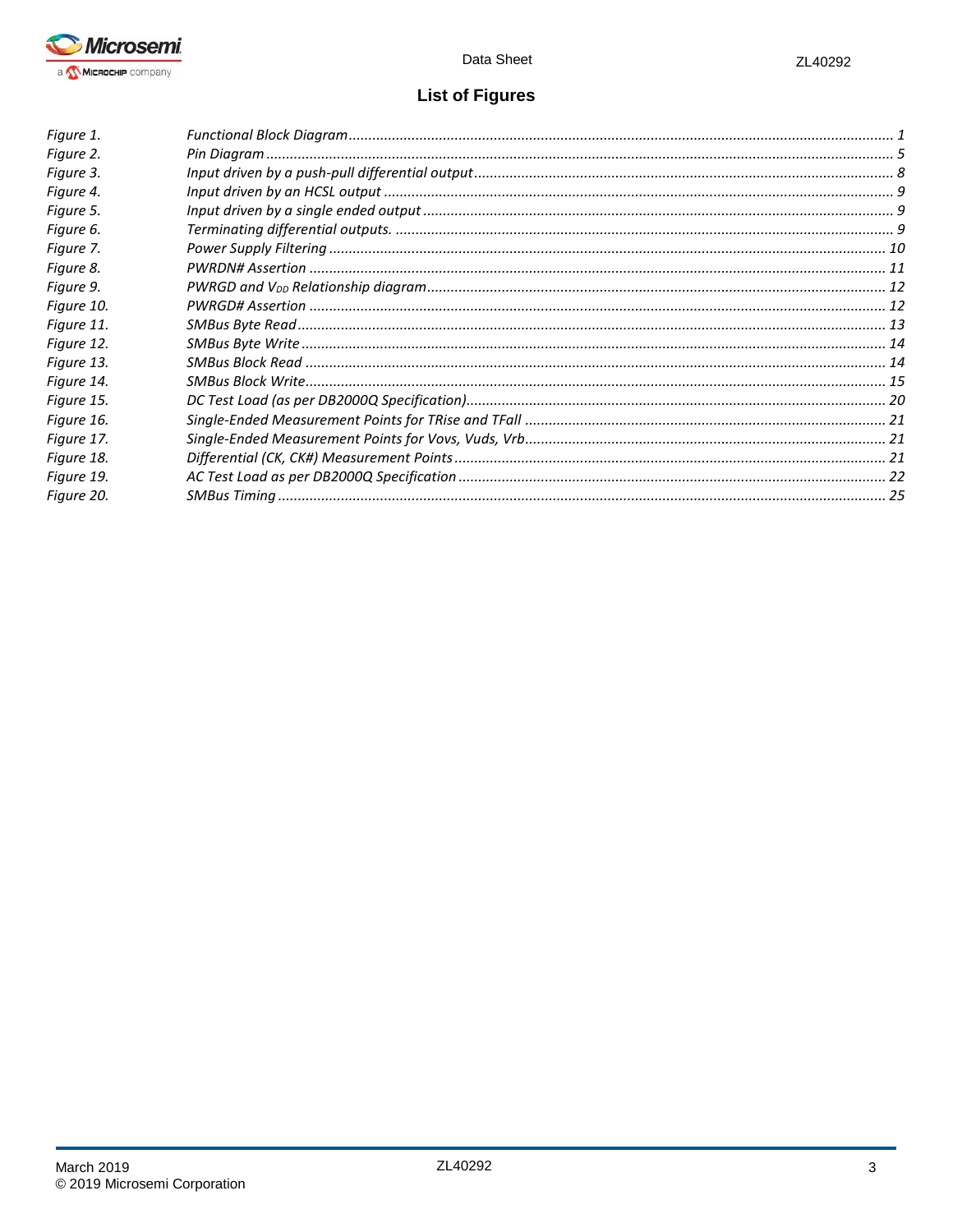

## **List of Tables**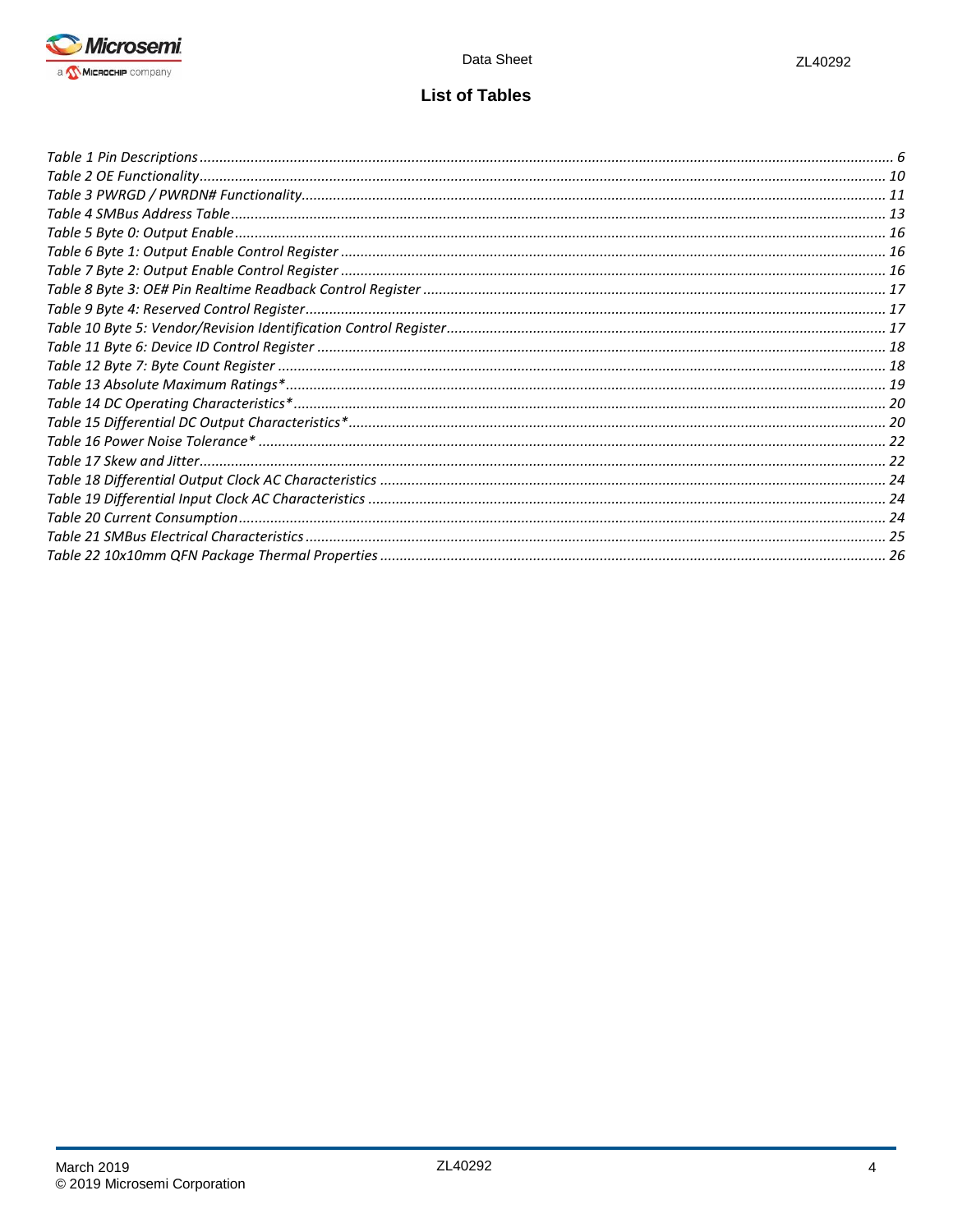

# <span id="page-4-0"></span>**Pin Diagram**

The device is packaged in a 10x10mm 72-pin QFN.



<span id="page-4-1"></span>**Figure 2. Pin Diagram**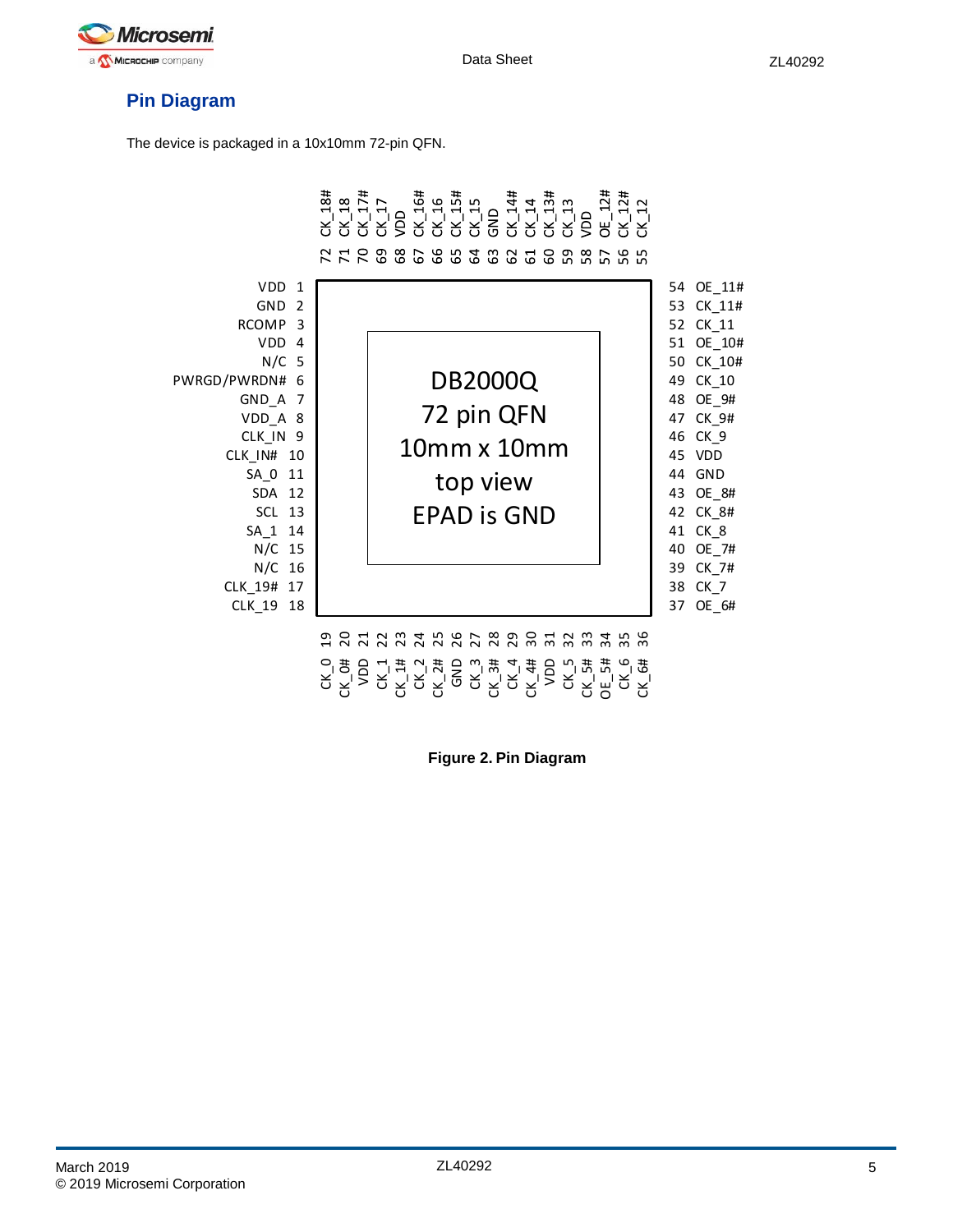



# <span id="page-5-0"></span>**Pin Descriptions**

The I/O column uses the following symbols: I – input, I<sub>PU</sub> – input with 120k $\Omega$  internal pull-up resistor, I<sub>PD</sub> – input with 300kΩ internal pull-down resistor, O – output, I/O – Input/Output Drain pin, NC-No connect pin, P – power supply pin, .  $I_{TRI}$  – Tri-level input pin biased to VDD/2 by internal 120k $\Omega$  pull-up and 120k $\Omega$  pull-down resistor.

<span id="page-5-1"></span>

|                                                                                                                                                                                              | <b>Table 1Pin Descriptions</b>                                                                                                                                                                                                                                                                                                                |              |                                                                                              |  |  |  |
|----------------------------------------------------------------------------------------------------------------------------------------------------------------------------------------------|-----------------------------------------------------------------------------------------------------------------------------------------------------------------------------------------------------------------------------------------------------------------------------------------------------------------------------------------------|--------------|----------------------------------------------------------------------------------------------|--|--|--|
| #                                                                                                                                                                                            | <b>Name</b>                                                                                                                                                                                                                                                                                                                                   | I/O          | <b>Description</b>                                                                           |  |  |  |
| Input Reference                                                                                                                                                                              |                                                                                                                                                                                                                                                                                                                                               |              |                                                                                              |  |  |  |
| $\boldsymbol{9}$<br>10                                                                                                                                                                       | CLK_IN<br>CLK_IN#                                                                                                                                                                                                                                                                                                                             | $\mathbf{I}$ | Input Differential or Single Ended Reference<br>Input frequency range 0Hz to 250MHz.         |  |  |  |
| <b>Output Clocks</b>                                                                                                                                                                         |                                                                                                                                                                                                                                                                                                                                               |              |                                                                                              |  |  |  |
| 19<br>20<br>22<br>23<br>24<br>25<br>27<br>28<br>29<br>30<br>32<br>33<br>35<br>36<br>38<br>39<br>41<br>42<br>46<br>47<br>49<br>50<br>52<br>53<br>55<br>56<br>59<br>60<br>61<br>62<br>64<br>65 | $CK_0$<br>$CK_0#$<br>$CK_1$<br>$CK_1#$<br>$CK_2$<br>$CK_2#$<br>$CK_3$<br>$CK_3#$<br>$CK_4$<br>$CK_4#$<br>$CK_5$<br>$CK_5#$<br>$CK_6$<br>$CK_6#$<br>$CK_7$<br>$CK_7#$<br>$CK_8$<br>$CK_8#$<br>$CK_9$<br>$CK_9#$<br>$CK_10$<br>CK_10#<br>$CK_111$<br>CK_11#<br>$CK_12$<br>CK_12#<br>$CK_13$<br>CK_13#<br>$CK_14$<br>CK_14#<br>$CK_15$<br>CK_15# | $\mathsf O$  | Ultra-Low Additive Jitter Differential Outputs 0 to 19<br>Output frequency range 0 to 250MHz |  |  |  |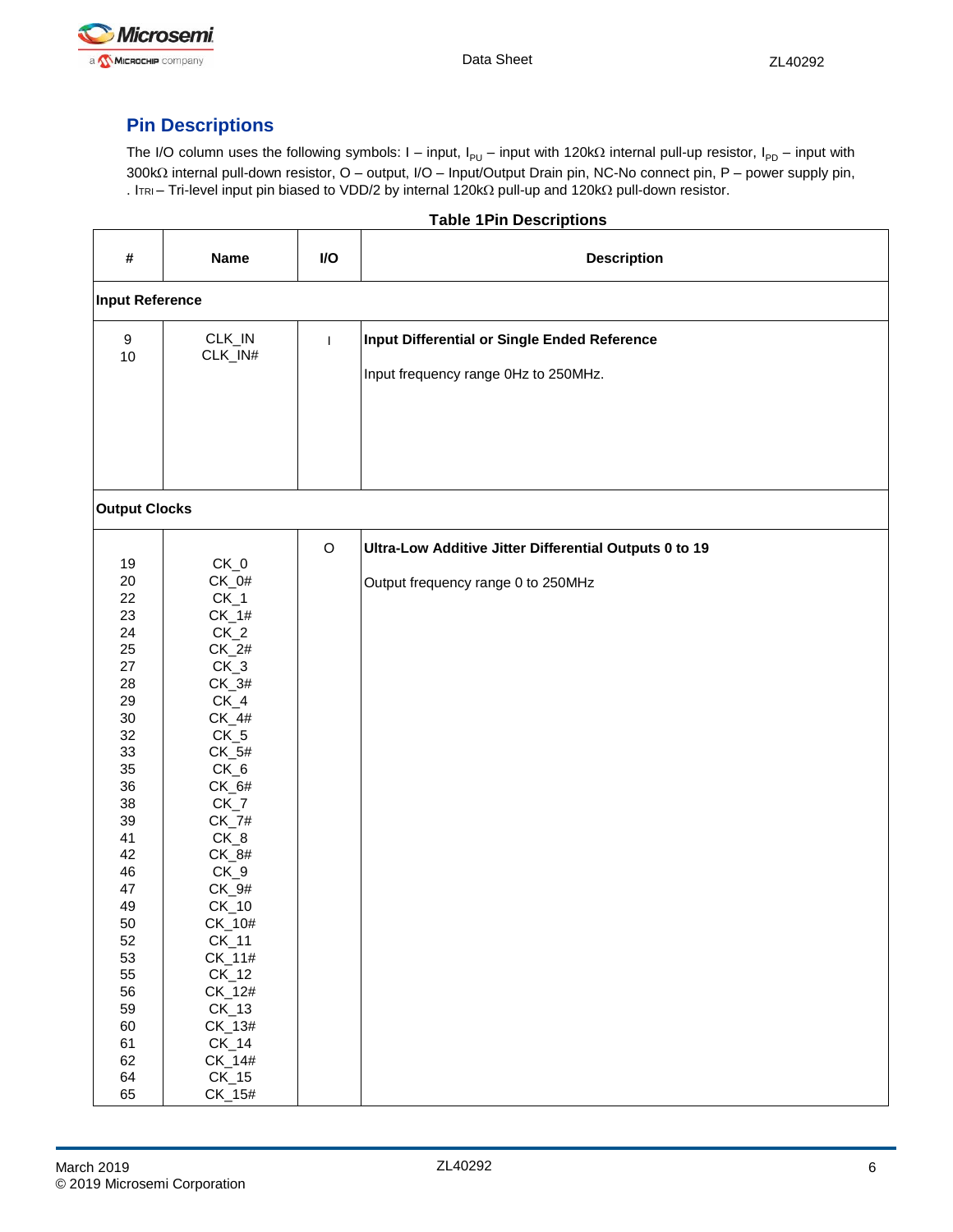

a **Wichochip** company

| 66<br>67<br>69<br>70<br>71<br>72<br>17<br>18 | CK_16<br>CK_16#<br>$CK_17$<br>CK_17#<br>$CK_18$<br>CK_18#<br>CK_19#<br>CK_19 |              |             |                                                                             |
|----------------------------------------------|------------------------------------------------------------------------------|--------------|-------------|-----------------------------------------------------------------------------|
| <b>Hardware Control</b>                      |                                                                              |              |             |                                                                             |
| 34<br>37<br>40<br>43                         | $OE_5#$<br>$OE_6#$<br>OE_7#<br>$OE_8#$                                       | $I_{PD}$     | output.     | Output Enable. Logic level on these pins enables/disables the corresponding |
| 48                                           | $OE_9#$                                                                      |              | $OE_n#$     | $CK_n/n#$                                                                   |
| 51<br>54                                     | OE_10#<br>OE_11#                                                             |              | $\mathbf 0$ | Active                                                                      |
| 57                                           | OE_12#                                                                       |              | 1           | Low/Low both pulled low by 42.5 $\Omega$ resistor                           |
| 6                                            | PWRGD/PWRDN#                                                                 | $\mathbf{I}$ |             | Power up / power down                                                       |
| 3                                            | R_COMP                                                                       | $\mathbf{I}$ | Not used    |                                                                             |
| <b>SMRus Control</b>                         |                                                                              |              |             |                                                                             |

# **SMBUS CONTROL**

| 13       | <b>SCL</b>                      |                  | <b>SMBus slave clock input</b>     |
|----------|---------------------------------|------------------|------------------------------------|
| 12       | <b>SDA</b>                      | I/O              | Input/Open drain SMBus data        |
| 11<br>14 | SA <sub>_0</sub><br><b>SA_1</b> | I <sub>TR1</sub> | Tri level address selection inputs |

# **Power and Ground**

|    | <b>VDD</b> | P | Positive Supply Voltage. Connect to 3.3V supply.          |
|----|------------|---|-----------------------------------------------------------|
| 4  |            |   |                                                           |
| 21 |            |   |                                                           |
| 31 |            |   |                                                           |
| 45 |            |   |                                                           |
| 58 |            |   |                                                           |
| 68 |            |   |                                                           |
| 8  | VDD_A      | P | Positive Analog Supply Voltage Connect 3.3V power supply. |
| 2  | <b>GND</b> | P |                                                           |
| 26 |            |   | <b>Ground</b> Connect to ground                           |
| 44 |            |   |                                                           |
| 63 |            |   |                                                           |
|    |            |   |                                                           |
| 7  | GND A      | P | Analog Ground. Connect to ground                          |

 $\overline{\phantom{a}}$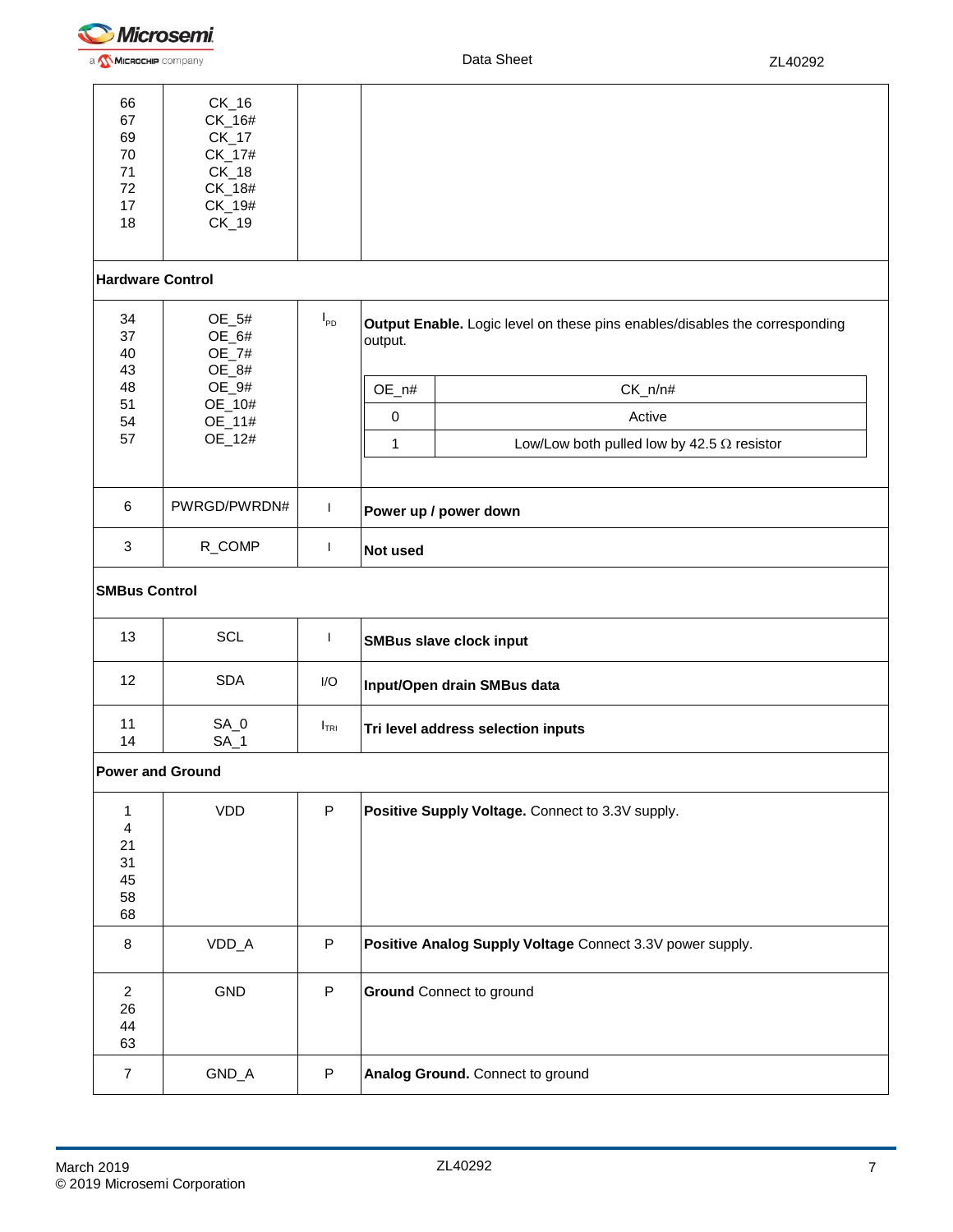

Data Sheet

| E-Pad                  | <b>GND</b> | Р | <b>Ground.</b> Connect to ground                                                                                                                                                                                                                                                             |  |  |
|------------------------|------------|---|----------------------------------------------------------------------------------------------------------------------------------------------------------------------------------------------------------------------------------------------------------------------------------------------|--|--|
| <b>No Connect Pins</b> |            |   |                                                                                                                                                                                                                                                                                              |  |  |
| 5<br>15<br>16          | N/C        |   | <b>No Connect.</b> These pins are not connected to the die. Leave them open.<br>One of these pins might be used for future modifications of DB2000Q spec. The<br>current DB2000Q v1.0 standard calls for RFU (Reserved for Future Upgrades) pin<br>but does not assign it to any pin number. |  |  |

### <span id="page-7-0"></span>**Functional Description**

The ZL40292 is an ultra-low additive jitter, low power 1 to 20 fanout buffer which is fully compliant with Intel DB2000Q Standard.

The device operates from 3.3V+/-5% supply as per Intel spec. Its operation is guaranteed over the industrial temperature range -40°C to +85°C.

#### <span id="page-7-1"></span>**Clock Inputs**

The following blocks diagram shows how to terminate different signals fed to the ZL40292 inputs.

The device input can be fed with transmission lines of any impedance. Examples below show only 50 $\Omega$  single ended, 85 Ω differential and 100 Ω differential which are the most common ones in practice. [Figure 3](#page-7-2) and [Figure 4](#page-8-1) show how to terminate the input when driven from a push-pull and traditional HCSL drivers respectively.

[Figure 5](#page-8-2) shows how to terminate a single ended output such as LVCMOS. This example assumes 50  $\Omega$  transmission line which is the most common for single ended CMOS signaling. Resistors R1 and R2 are chosen to provide 50  $\Omega$ termination and proper biasing and Ro + Rs ideally should be 50  $\Omega$  so that the transmission line is terminated at both ends with its characteristic impedance. If the driving strength of the output driver is not sufficient to drive low impedance, the value of series resistor R<sub>s</sub> should be increased. This will reduce the voltage swing at the input but this should be fine as long as the input voltage swing requirement is not violated [\(Figure 5\)](#page-8-2). The source resistors of Rs = 270 could be used for standard LVCMOS driver. This will provide 516mV of voltage swing for 3.3V LVCMOS driver with load current of  $(3.3 \text{V}/2)$  \* $(1/(270 \Omega + 50 \Omega)) = 5.16 \text{mA}$ .

For optimum performance both differential input pins (\_p and \_n) need to be DC biased to the same voltage. Hence, the ratio R1/R2 should be equal to the ratio R3/R4.



<span id="page-7-2"></span>**Figure 3. Input driven by a push-pull differential output**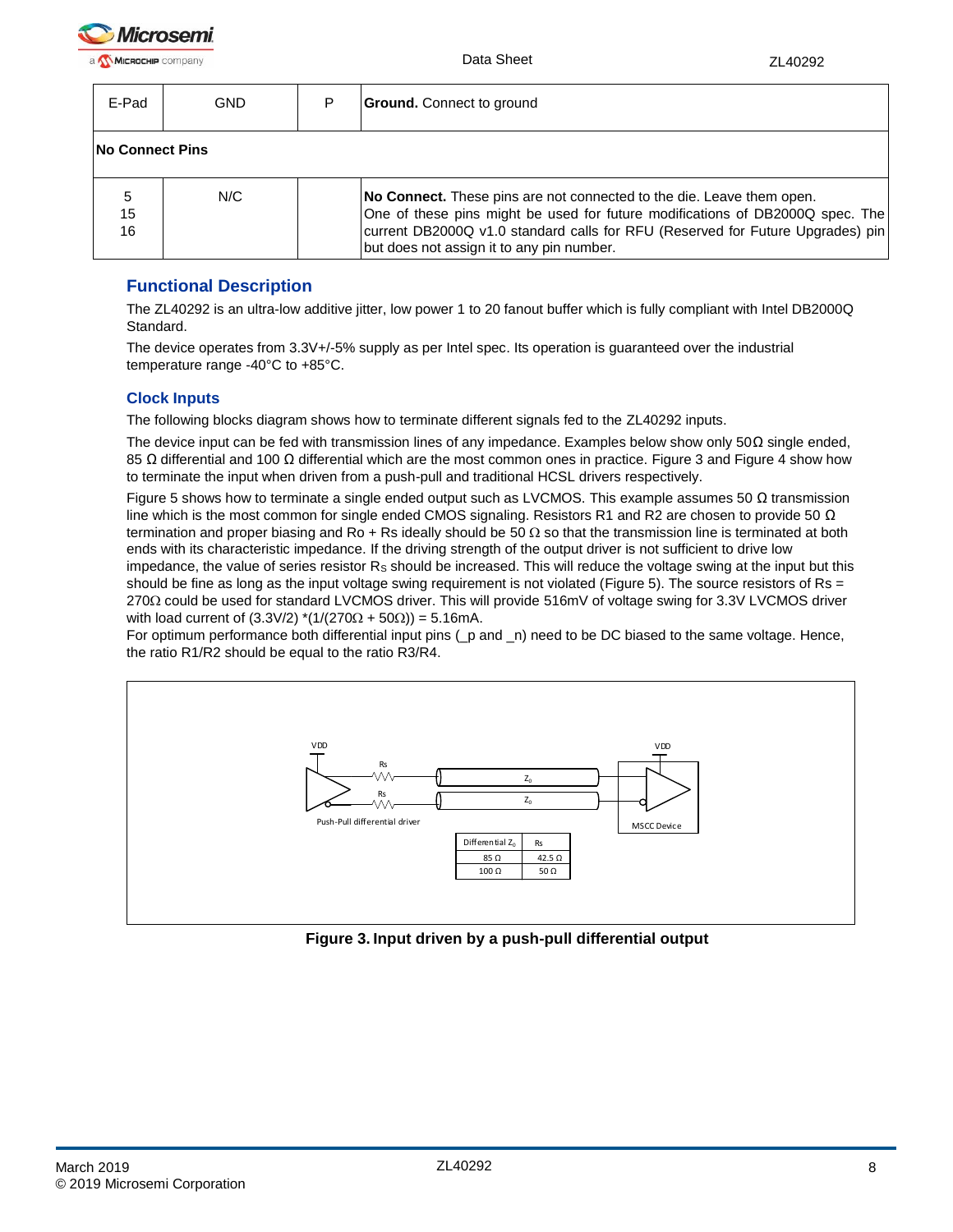



#### **Figure 4. Input driven by an HCSL output**

<span id="page-8-1"></span>

**Figure 5. Input driven by a single ended output**

#### <span id="page-8-2"></span><span id="page-8-0"></span>**Clock Outputs**

Differential outputs have embedded termination resistors as shown in [Figure 6.](#page-8-3) This provides significant saving relative to traditional current based HCSL outputs which require four resistors per differential pair (80 resistors for 20 outputs).





<span id="page-8-3"></span>**Figure 6. Terminating differential outputs.**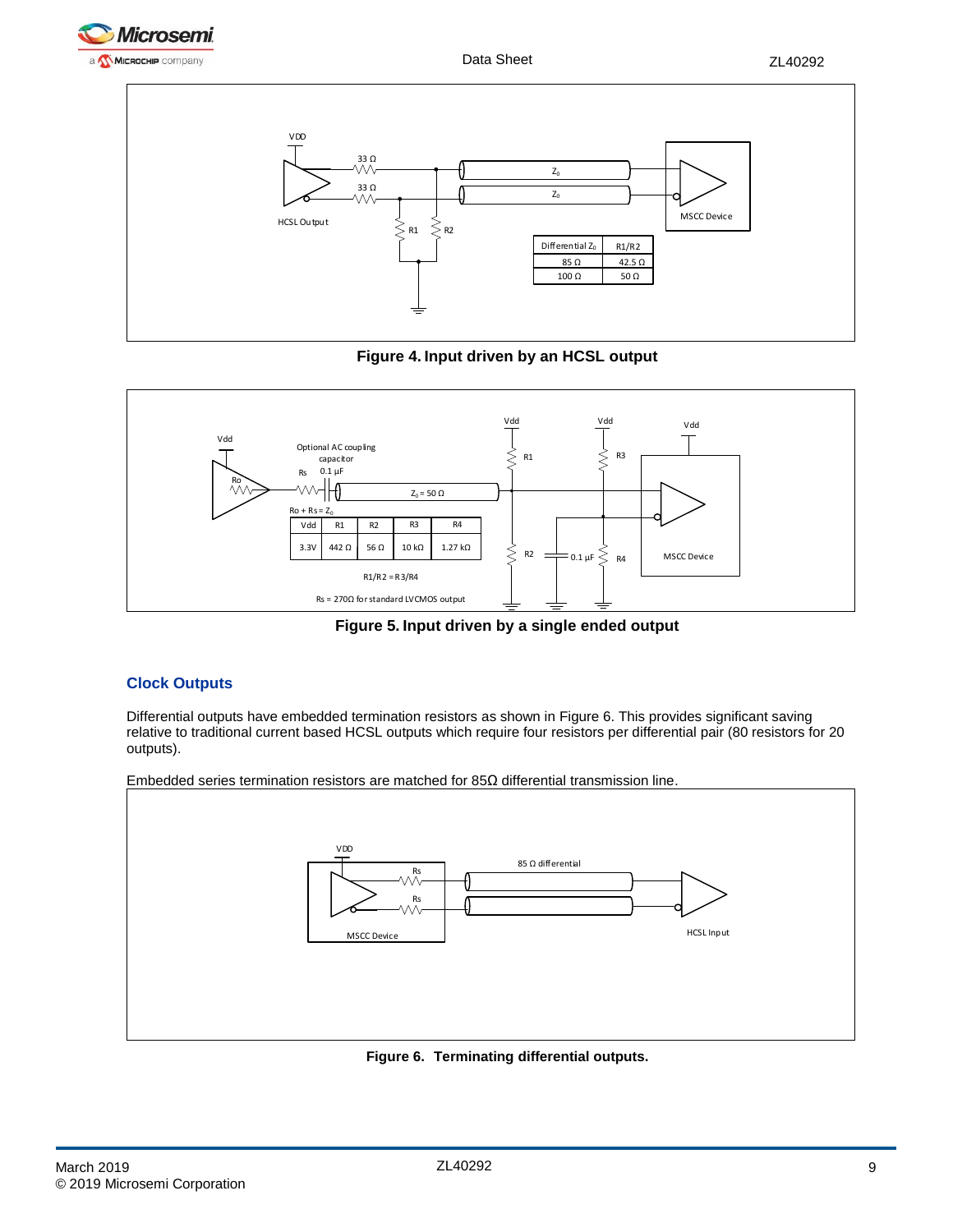

#### <span id="page-9-0"></span>**Termination of unused outputs**

Unused outputs should be left unconnected.

#### <span id="page-9-1"></span>**Power Supply Filtering**

Each power pin (VDDA and VDD) should be decoupled with 0.1µF capacitor with minimum equivalent series resistance (ESR) and minimum series inductance (ESL). For example, 0402 X5R Ceramic Capacitors with 6.3V minimum rating could be used. These capacitors should be placed as close as possible to the power pins. To reduce the power noise from adjacent digital components on the board each power supply could be further insulated with low DC resistance ferrite bead with two capacitors. The ferrite bead will also insulate adjacent component from the noise generated from the device. Following figure shows recommended decoupling.



**Figure 7. Power Supply Filtering**

#### <span id="page-9-4"></span><span id="page-9-2"></span>**OE# and Output Enables (Control Register)**

Each output can be individually enabled or disabled by SMBus control register bits or via OE# pin. The OE# pins are asynchronous asserted-low signals. The Output Enable bits in the SMBus registers are active high and are set to enable by default.

OE# pins are mapped to CK[12:5] outputs.

Note that the logic level for assertion or de-assertion is different in software than it is on hardware. This follows hardware default nomenclature for communication channels (e.g., output is enabled if OE# pin is pulled low) and still maintains software programming logic (e.g., output is enabled if OE register is true).

Refer to [Table 2](#page-9-5) for the truth table for enabling and disabling outputs via hardware and software. Note that both the control register bit must be a '1' AND the OE# pin must be a '0' for the output to be active.

|                                | <b>Inputs</b>    | <b>OE# Hardware Pins and</b><br><b>Control Register Bits</b> |                   |                         |                                        |  |  |  |
|--------------------------------|------------------|--------------------------------------------------------------|-------------------|-------------------------|----------------------------------------|--|--|--|
| <b>PWRGD/</b><br><b>PWRDN#</b> | CK IN/<br>CK IN# | <b>SMBUS</b><br><b>Enable Bit</b>                            | OE#<br><b>Pin</b> | <b>CK/CK#</b><br>[12:5] | <b>CK/CK#</b><br>$[4:0]$ and $[19:13]$ |  |  |  |
|                                | x                | X                                                            | X                 |                         |                                        |  |  |  |
|                                | Running          | 0                                                            | Χ                 |                         |                                        |  |  |  |
|                                |                  |                                                              | 0                 | Running                 | Running                                |  |  |  |
|                                |                  |                                                              |                   |                         | Running                                |  |  |  |

#### <span id="page-9-5"></span>**Table 2 OE Functionality**

#### <span id="page-9-3"></span>**OE# Assertion (Transition from '1' to '0')**

All differential outputs that were disabled are to resume normal operation in a glitch free manner. The latency from the assertion to active outputs is 0 - 10 CK clock periods.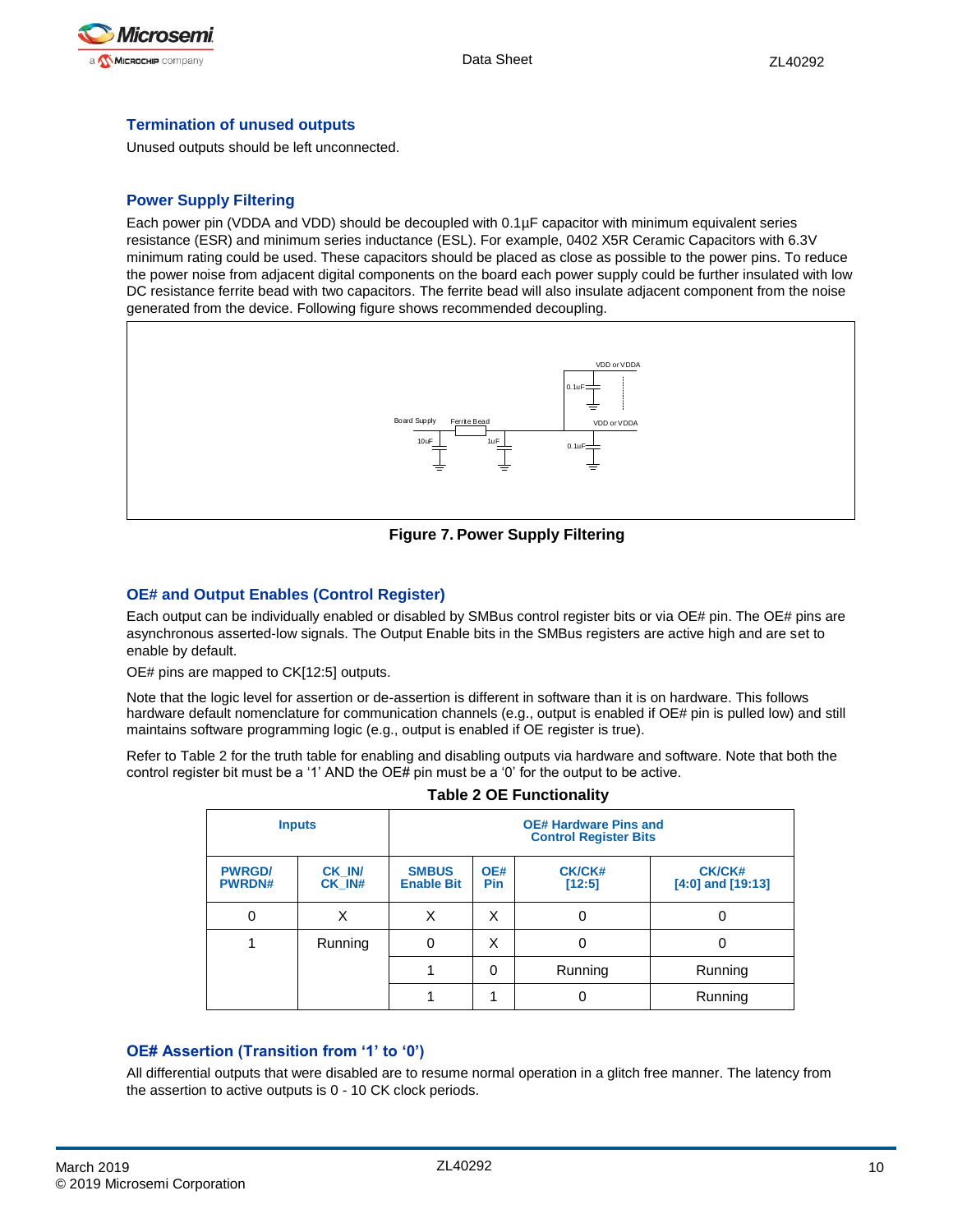

#### <span id="page-10-0"></span>**OE# De-Assertion (Transition from '0' to '1')**

The impact of de-asserting OE# is each corresponding output will transition from normal operation to disabled in a glitch free manner. A minimum of four valid clocks will be provided after the de-assertion of OE#. The maximum latency from the de-assertion to disabled outputs is 10 CK clock periods.

#### <span id="page-10-1"></span>**PWRGD / PWRDN#**

PWRGD is asserted high and de-asserted low. De-assertion of PWRGD (pulling the signal low) is equivalent to indicating a powerdown condition. PWRGD (assertion) is used by the ZL40292 to sample initial configurations such as SA selections.

After PWRGD has been asserted high for the first time, the pin becomes a PWRDN# (Power Down) pin which is used to disable (drive low/low) all clocks cleanly and instruct the device to invoke power savings mode. PWRDN# is a completely asynchronous active low input. When entering power savings mode, PWRDN# should be asserted low prior to shutting off the input clock or power to ensure all clocks shut down in a glitch free manner. When PWRDN# is de-asserted high, all clocks will start and stop without any abnormal behavior and will meet all AC and DC parameters.

The assertion and de-assertion of PWRDN# is asynchronous.

Disabling of the CK\_IN input clock prior to assertion of PWRDN# is an undefined mode and not recommended. Operation in this mode may result in glitches.

| <b>PWRGD / PWRDN#</b> | <b>CK</b> | CK#    |
|-----------------------|-----------|--------|
|                       | LOW       | LOW    |
|                       | Normal    | Normal |

#### <span id="page-10-5"></span>**Table 3 PWRGD / PWRDN# Functionality**

#### <span id="page-10-2"></span>**PWRDN# Assertion**

When PWRDN# is sampled low by two consecutive rising edges of CK#, all differential outputs will be disabled on the next CK# high to low transition.



<span id="page-10-4"></span>**Figure 8. PWRDN# Assertion**

#### <span id="page-10-3"></span>**PWRGD Assertion**

PWRGD to the clock buffer should not be asserted before  $V_{DD}$  reaches  $V_{DDmin}$ . Prior to  $V_{DDmin}$  it is recommended to hold PWRGD low (less than 0.5 V)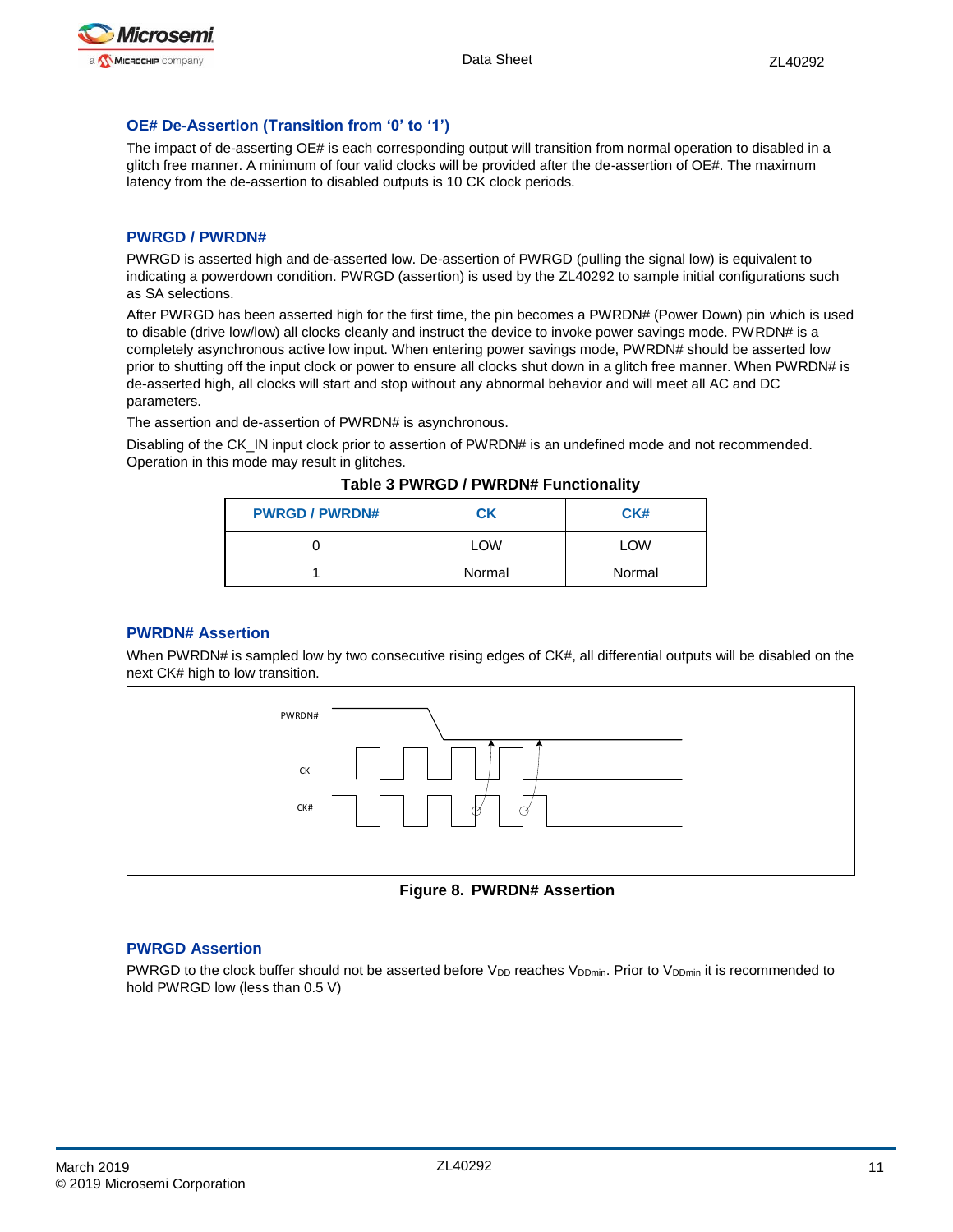



### <span id="page-11-0"></span>**Figure 9. PWRGD and V<sub>DD</sub> Relationship diagram**

The power-up latency Tstable is to be less than 1.8 ms. This is the time from the valid CLK\_IN input clocks and the assertion of the PWRGD signal to the time that stable clocks are output from the buffer chip. All differential outputs stopped in a disabled condition resulting from power down must be driven high in less than 300 μs of PWRGD assertion to a voltage greater than 200 mV.



<span id="page-11-1"></span>**Figure 10. PWRGD Assertion**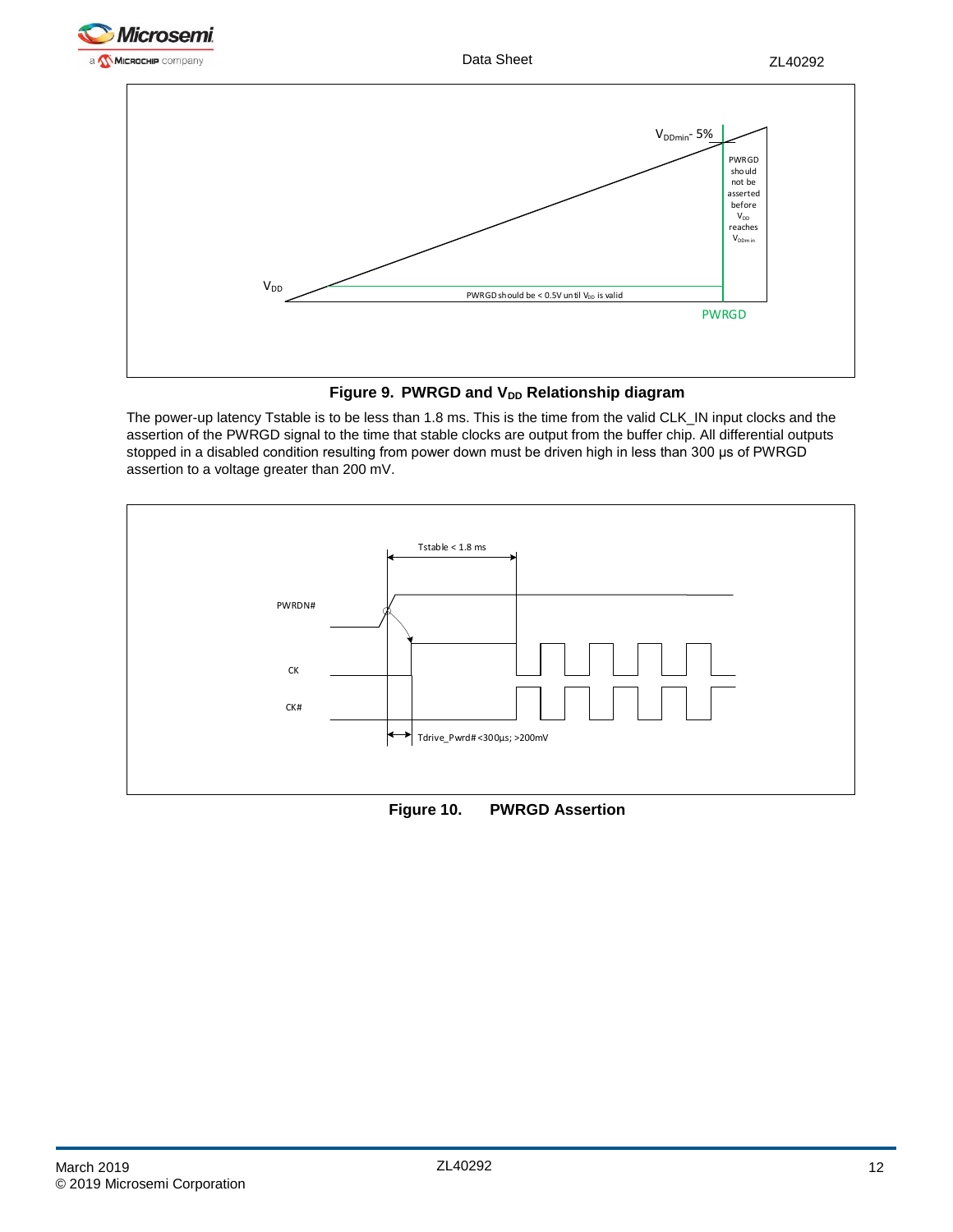

#### <span id="page-12-0"></span>**Programming via SMBus**

The address selection is done via SA\_0 and SA\_1 tri-level hardware pins, which select the appropriate address for the device. The two tri-level input pins that can configure the ZL40292 to nine different addresses (refer to [Table 14](#page-19-2) for VIL Tri, VIM Tri, VIH Tri signal level).

| <b>SA_1</b> | <b>SA_0</b> | <b>SMBus Address</b> |
|-------------|-------------|----------------------|
|             |             | D <sub>8</sub>       |
| L           | M           | DA                   |
| L           | Н           | DE                   |
| M           | L           | C <sub>2</sub>       |
| M           | M           | C <sub>4</sub>       |
| M           | Н           | C <sub>6</sub>       |
| Н           | L           | CA                   |
| Н           | M           | CC                   |
| н           | н           | СE                   |

#### <span id="page-12-3"></span>**Table 4 SMBus Address Table**

#### <span id="page-12-1"></span>**SMBus Byte Read/Write**

Reading or writing a register in a SMBus slave device in byte mode always involves specifying the register number.

**Read**. The standard byte read is as shown in [Figure 11.](#page-12-2) It is an extension of the byte write. The write start condition is repeated then the slave device starts sending data and the master acknowledges it until the last byte is sent. The master terminates the transfer with a NAK then a stop condition. For byte operation, the 2\*7<sup>th</sup> bit of the command byte must be set. For block operations, the  $2*7<sup>th</sup>$  bit must be reset. If the bit is not set, the next byte must be the byte transfer count.

<span id="page-12-2"></span>

**Figure 11. SMBus Byte Read**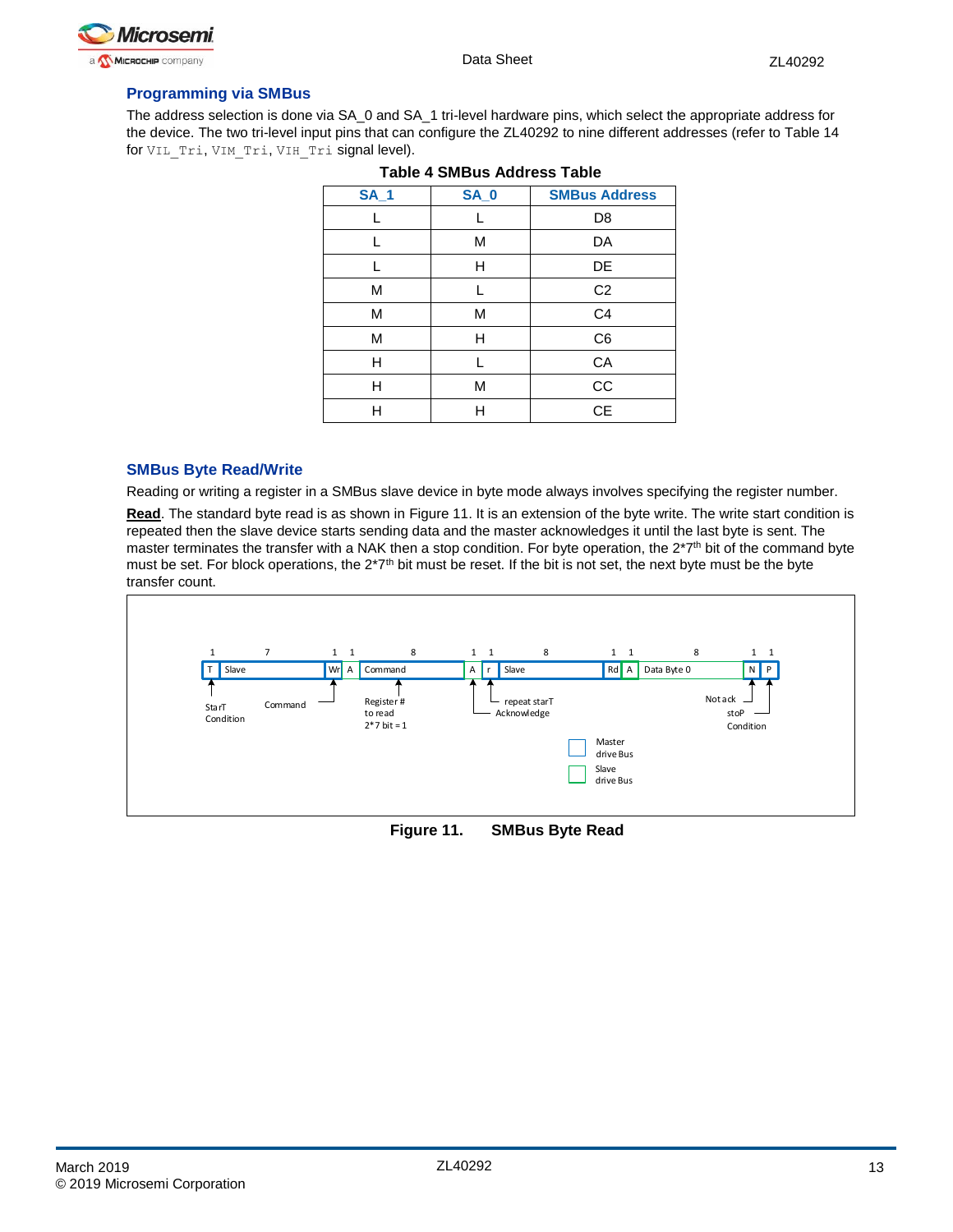

#### Data Sheet

Write. [Figure 12](#page-13-1) illustrates a simple typical byte write. For byte operation the 2<sup>\*7th</sup> bit of the command byte must be set. For block operations, the  $2*7<sup>th</sup>$  bit must be reset. If the bit is not set the next byte must be the byte transfer count. The count can be between 1 and 32. It cannot be zero or exceed 32.



**Figure 12. SMBus Byte Write** 

#### <span id="page-13-1"></span><span id="page-13-0"></span>**SMBus Block Read/Write**

**Read.** After the slave address is sent with the r/w condition bit *set*, the command byte is sent with the MSB = 0. The slave Ack's the register index in the command byte. The master sends a repeat start function. After the slave Ack's this the slave sends the number of bytes it wants to transfer (>0 and <33). The master Ack's each byte except the last and sends a stop function.



<span id="page-13-2"></span>**Figure 13. SMBus Block Read**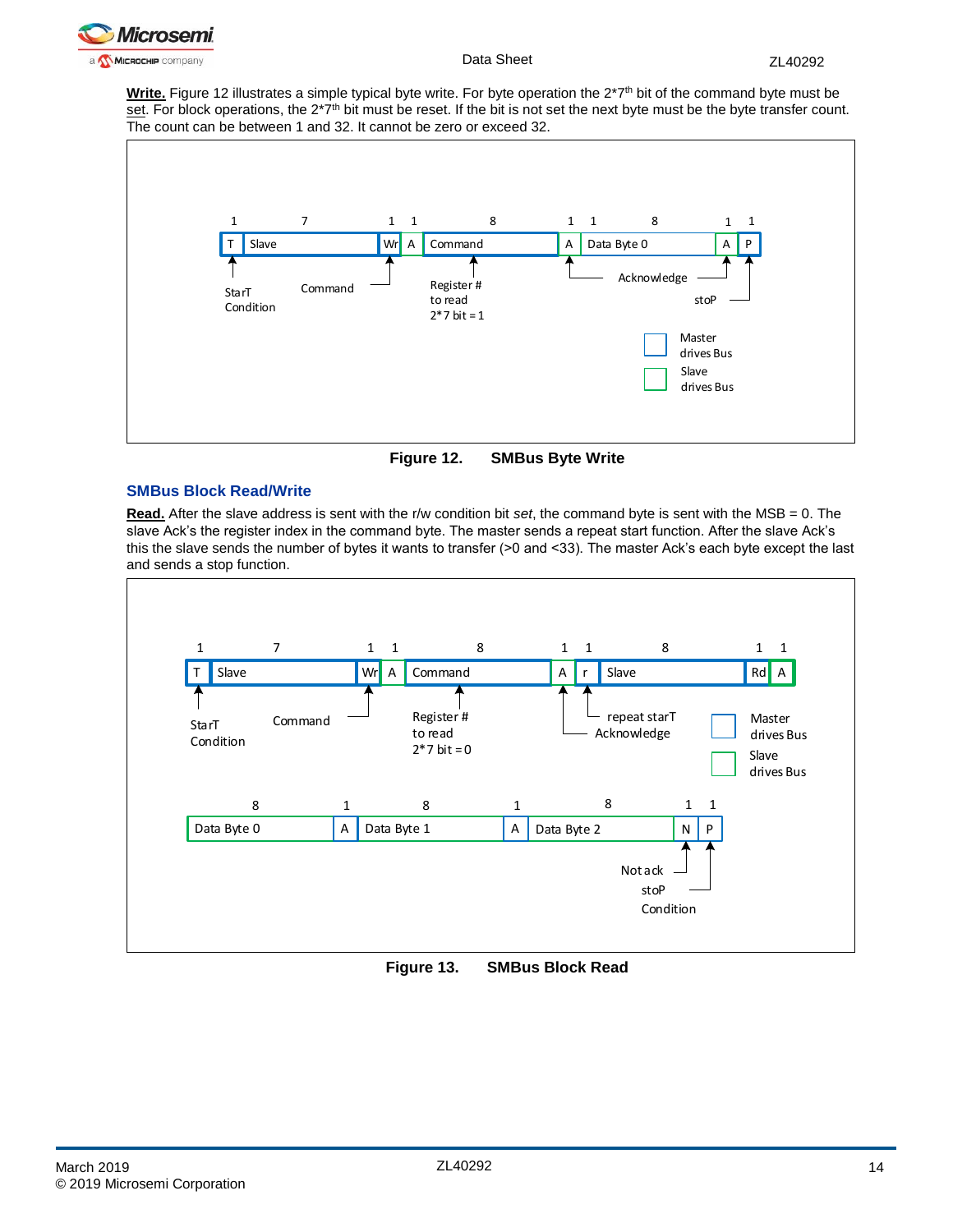

Write. After the slave address is sent with the r/w condition bit not set, the command byte is sent with the MSB = 0. The lower seven bits indicate what register to start the transfer at. If the command byte is 00h, the slave device will be compatible with existing block mode slave devices. The next byte of a write must be the count of bytes that the master will transfer to the slave device. The byte count must be greater than zero and less than 33. Following this byte are the data bytes to be transferred to the slave device. The slave device always acknowledges each byte received. The transfer is terminated after the slave sends the Ack and the master sends a stop function.



<span id="page-14-0"></span>**Figure 14. SMBus Block Write**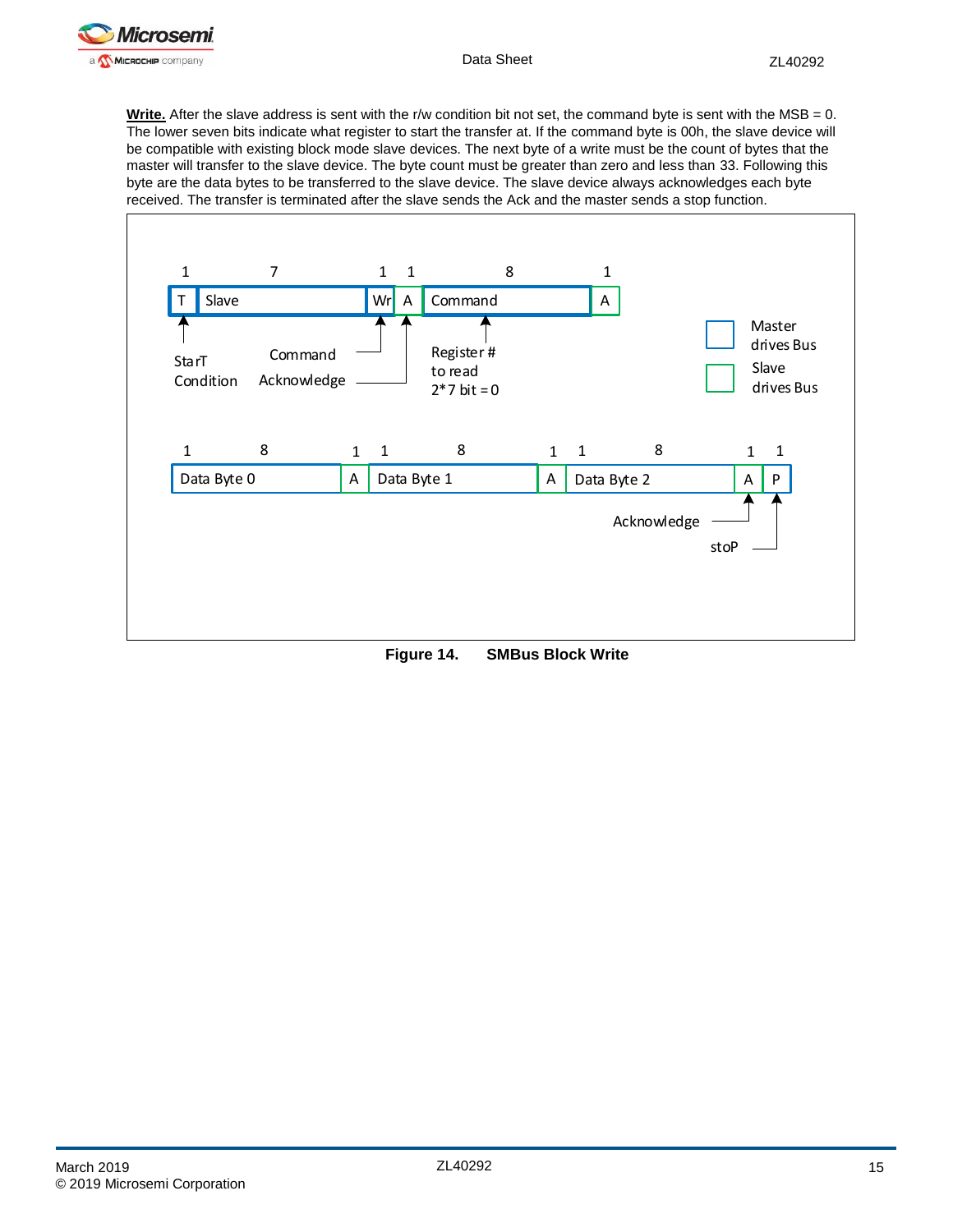

# <span id="page-15-0"></span>**Register Map**

| <b>Bit</b> | <b>Description</b>  | If $\text{Bit} = 0$ | If Bit $= 1$ | <b>Type</b> | <b>Default</b> | <b>Output(s) Affected</b> |
|------------|---------------------|---------------------|--------------|-------------|----------------|---------------------------|
| $\Omega$   | Reserved            |                     |              |             | 0              |                           |
|            | Reserved            |                     |              |             | 0              |                           |
| 2          | Reserved            |                     |              |             | 0              |                           |
| 3          | Output Enable CK 16 | <b>LOW</b>          | Enable       | <b>RW</b>   |                | CK[16]                    |
| 4          | Output Enable CK 17 | LOW                 | Enable       | <b>RW</b>   |                | CK[17]                    |
| 5          | Output Enable CK 18 | <b>LOW</b>          | Enable       | <b>RW</b>   |                | CK[18]                    |
| 6          | Output Enable CK 19 | <b>LOW</b>          | Enable       | <b>RW</b>   |                | CK[19]                    |
|            | Reserved            |                     |              |             | 0              |                           |

#### <span id="page-15-1"></span>**Table 5 Byte 0: Output Enable**

## <span id="page-15-2"></span>**Table 6 Byte 1: Output Enable Control Register**

| <b>Bit</b>     | <b>Description</b> | If $\text{Bit} = 0$ | If $Bit = 1$ | <b>Type</b> | <b>Default</b> | <b>Output(s)</b><br>Affected |
|----------------|--------------------|---------------------|--------------|-------------|----------------|------------------------------|
| $\Omega$       | Output Enable CK 0 | LOW                 | Enabled      | <b>RW</b>   | 1              | CK[0]                        |
| 1              | Output Enable CK 1 | LOW                 | Enabled      | <b>RW</b>   |                | CK[1]                        |
| $\overline{2}$ | Output Enable CK 2 | LOW                 | Enabled      | <b>RW</b>   |                | CK[2]                        |
| 3              | Output Enable CK 3 | LOW                 | Enabled      | <b>RW</b>   | 1              | CK[3]                        |
| 4              | Output Enable CK 4 | LOW                 | Enabled      | <b>RW</b>   |                | <b>CK[4]</b>                 |
| 5              | Output Enable CK 5 | LOW                 | Enabled      | <b>RW</b>   |                | CK[5]                        |
| 6              | Output Enable CK 6 | LOW                 | Enabled      | <b>RW</b>   | 1              | CK[6]                        |
| 7              | Output Enable CK 7 | LOW                 | Enabled      | <b>RW</b>   |                | <b>CK[7]</b>                 |

### <span id="page-15-3"></span>**Table 7 Byte 2: Output Enable Control Register**

| <b>Bit</b> | <b>Description</b>  | If $\text{Bit} = 0$ | If Bit $= 1$ | <b>Type</b> | <b>Default</b> | <b>Output(s)</b><br>Affected |
|------------|---------------------|---------------------|--------------|-------------|----------------|------------------------------|
| $\Omega$   | Output Enable CK 8  | <b>LOW</b>          | Enabled      | <b>RW</b>   |                | CK[8]                        |
|            | Output Enable CK 9  | LOW                 | Enabled      | <b>RW</b>   |                | CK[9]                        |
| 2          | Output Enable CK 10 | LOW                 | Enabled      | <b>RW</b>   |                | <b>CK[10]</b>                |
| 3          | Output Enable CK 11 | LOW                 | Enabled      | <b>RW</b>   |                | CK[11]                       |
| 4          | Output Enable CK 12 | LOW                 | Enabled      | <b>RW</b>   |                | CK[12]                       |
| 5          | Output Enable CK 13 | LOW                 | Enabled      | <b>RW</b>   |                | CK[13]                       |
| 6          | Output Enable CK 14 | LOW                 | Enabled      | <b>RW</b>   |                | CK[14]                       |
|            | Output Enable CK 15 | LOW                 | Enabled      | <b>RW</b>   |                | CK[15]                       |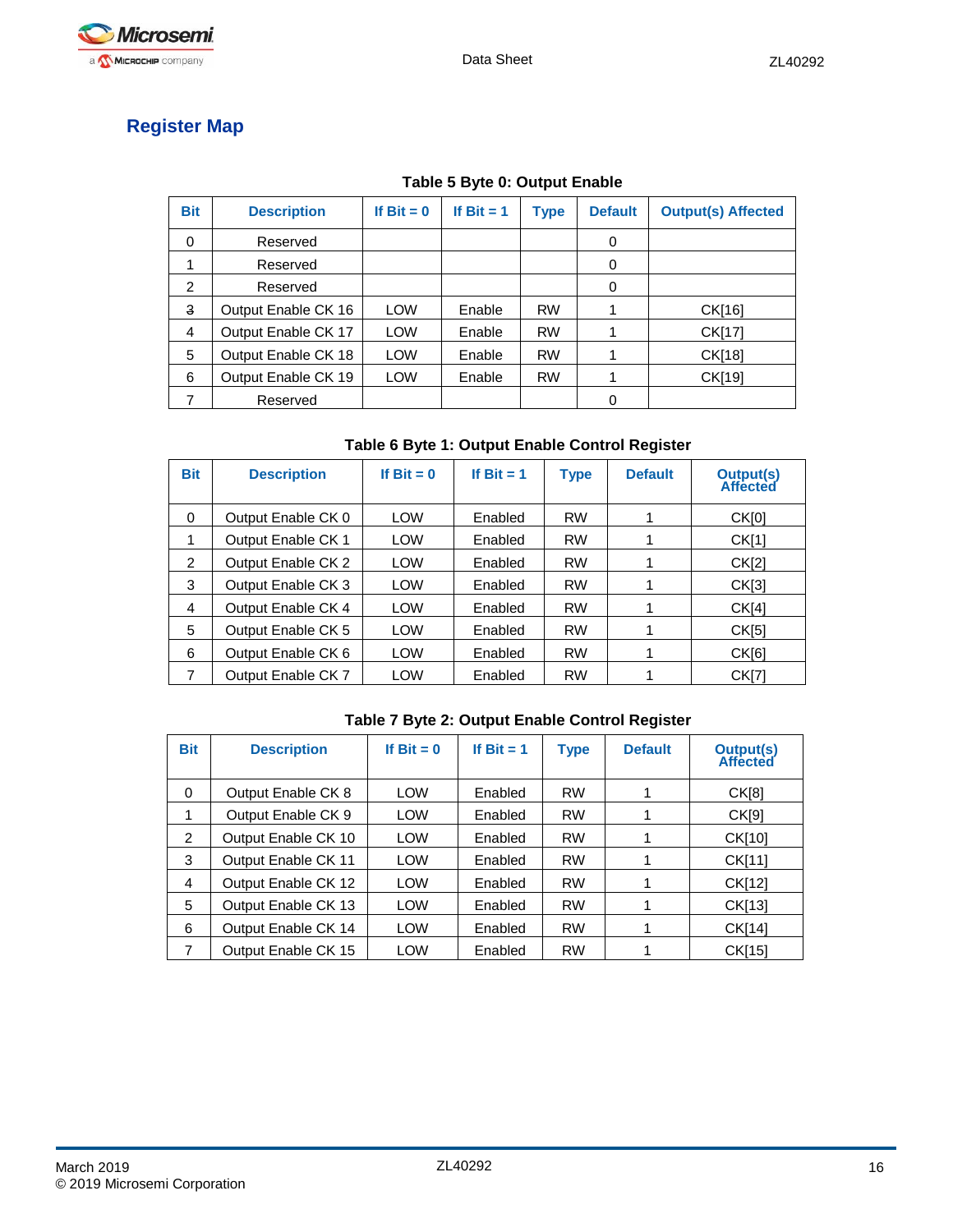

| <b>Bit</b>     | <b>Description</b>          | If $Bit = 0$ | If Bit $= 1$  | <b>Type</b> | <b>Default</b> | <b>Output(s)</b><br>Affected |
|----------------|-----------------------------|--------------|---------------|-------------|----------------|------------------------------|
| $\Omega$       | Realtime Readback of OE 5#  | OE 5# Low    | OE_5# High    | R           | Realtime       | CK[5]                        |
| 1              | Realtime Readback of OE 6#  | OE 6# Low    | OE_6# High    | R           | Realtime       | CK[6]                        |
| 2              | Realtime Readback of OE 7#  | OE 7# Low    | OE 7# High    | R           | Realtime       | CK[7]                        |
| 3              | Realtime Readback of OE 8#  | OE 8# Low    | OE_8# High    | R           | Realtime       | CK[8]                        |
| $\overline{4}$ | Realtime Readback of OE 9#  | OE 9# Low    | OE 9# High    | R           | Realtime       | CK[9]                        |
| 5              | Realtime Readback of OE 10# | OE_10# Low   | $OE_10# High$ | R           | Realtime       | CK[10]                       |
| 6              | Realtime Readback of OE 11# | OE 11# Low   | $OE_11# High$ | R           | Realtime       | CK[11]                       |
| $\overline{7}$ | Realtime Readback of OE 12# | OE 12# Low   | OE 12# High   | R           | Realtime       | CK[12]                       |

#### <span id="page-16-0"></span>**Table 8 Byte 3: OE# Pin Realtime Readback Control Register**

## <span id="page-16-1"></span>**Table 9 Byte 4: Reserved Control Register**

| <b>Bit</b> | <b>Description</b> | If $Bit = 0$ | If $Bit = 1$ | <b>Type</b> | <b>Default</b> | <b>Output(s)</b><br>Affected |
|------------|--------------------|--------------|--------------|-------------|----------------|------------------------------|
| 0          | Reserved           |              |              |             | 0              |                              |
|            | Reserved           |              |              |             | 0              |                              |
| 2          | Reserved           |              |              |             | 0              |                              |
| 3          | Reserved           |              |              |             | 0              |                              |
| 4          | Reserved           |              |              |             | 0              |                              |
| 5          | Reserved           |              |              |             | 0              |                              |
| 6          | Reserved           |              |              |             | 0              |                              |
|            | Reserved           |              |              |             |                |                              |

# <span id="page-16-2"></span>**Table 10 Byte 5: Vendor/Revision Identification Control Register**

| <b>Bit</b>     | <b>Description</b>         | If Bit<br>$= 0$ | If Bit<br>$= 1$ | <b>Type</b> | <b>Default</b> | <b>Output(s)</b><br>Affected |
|----------------|----------------------------|-----------------|-----------------|-------------|----------------|------------------------------|
| $\Omega$       | Vendor ID Bit 0            |                 |                 | R           |                |                              |
|                | Vendor ID Bit 1            |                 |                 | R           |                |                              |
| $\mathfrak{p}$ | Vendor ID Bit 2            |                 |                 | R           | 0              |                              |
| 3              | Vendor ID Bit 3            |                 |                 | R           | 0              |                              |
| $\overline{4}$ | Revision Code Bit 0        |                 |                 | R           | 0              |                              |
| 5              | Revision Code Bit 1        |                 |                 | R           |                |                              |
| 6              | <b>Revision Code Bit 2</b> |                 |                 | R           | 0              |                              |
|                | <b>Revision Code Bit 3</b> |                 |                 | R           |                |                              |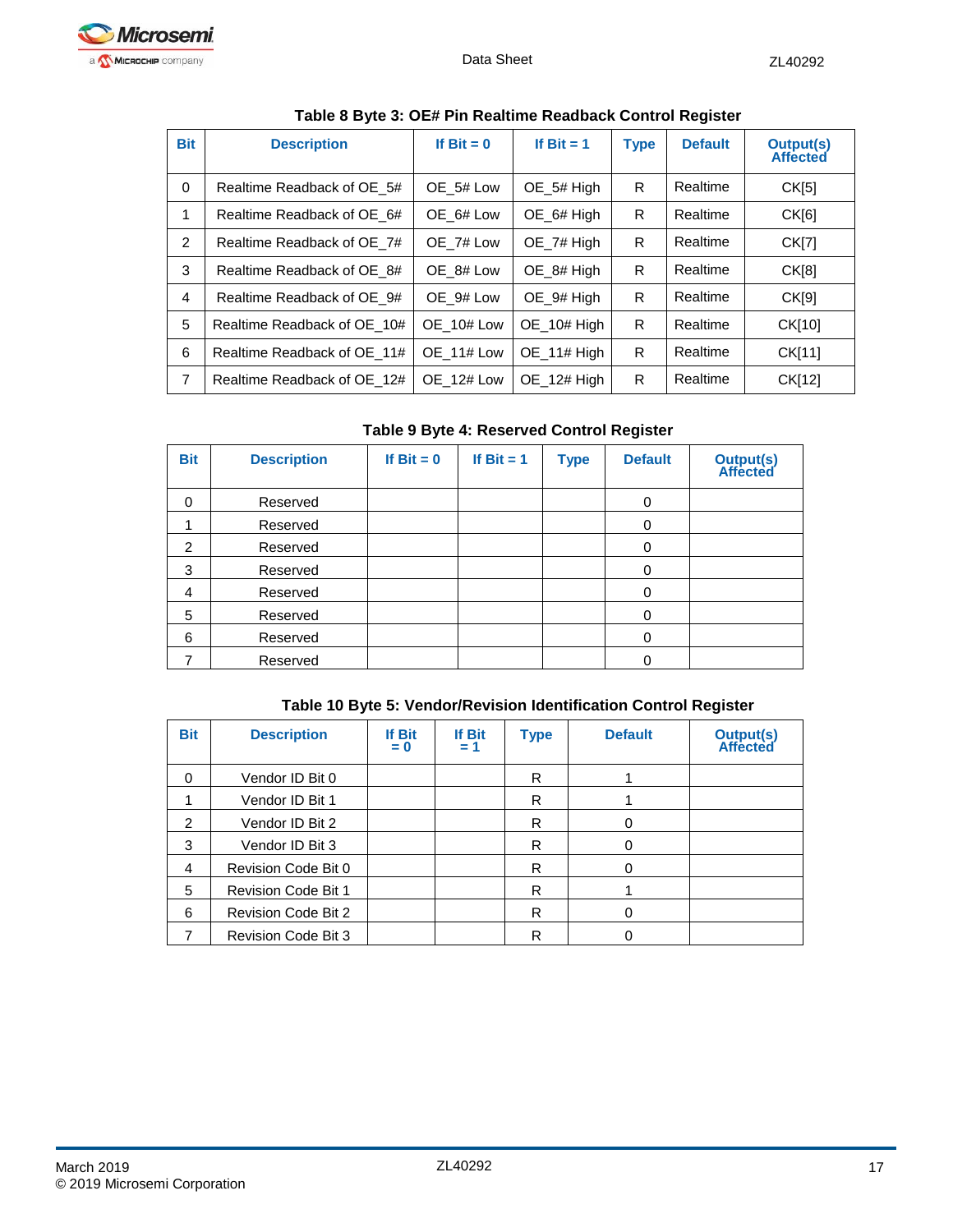

| <b>Bit</b> | <b>Description</b> | If Bit<br>$= 0$ | If Bit<br>$= 1$ | <b>Type</b> | <b>Default</b> | <b>Output(s)</b><br>Affected |
|------------|--------------------|-----------------|-----------------|-------------|----------------|------------------------------|
| 0          | Device ID 0        |                 |                 | R           | 0              |                              |
|            | Device ID 1        |                 |                 | R           | 0              |                              |
| 2          | Device ID 2        |                 |                 | R           |                |                              |
| 3          | Device ID 3        |                 |                 | R           |                |                              |
| 4          | Device ID 4        |                 |                 | R           |                |                              |
| 5          | Device ID 5        |                 |                 | R           | 0              |                              |
| 6          | Device ID 6        |                 |                 | R           |                |                              |
|            | Device ID 7 (MSB)  |                 |                 | R           |                |                              |

## <span id="page-17-0"></span>**Table 11 Byte 6: Device ID Control Register**

## <span id="page-17-1"></span>**Table 12 Byte 7: Byte Count Register**

| <b>Bit</b> | <b>Description</b>                                                                  | <b>If Bit</b><br>= 0 | If Bit<br>= 1 | <b>Type</b> | <b>Default</b> | <b>Output(s)</b><br>Affected |
|------------|-------------------------------------------------------------------------------------|----------------------|---------------|-------------|----------------|------------------------------|
| $\Omega$   | BC0 - Writing to this<br>register configures<br>how many bytes will<br>be read back |                      |               | <b>RW</b>   | 0              |                              |
| 1          | BC1 - Writing to this<br>register configures<br>how many bytes will<br>be read back |                      |               | <b>RW</b>   | 0              |                              |
| 2          | BC2 - Writing to this<br>register configures<br>how many bytes will<br>be read back |                      |               | <b>RW</b>   | 0              |                              |
| 3          | BC2 - Writing to this<br>register configures<br>how many bytes will<br>be read back |                      |               | <b>RW</b>   | 1              |                              |
| 4          | BC3 - Writing to this<br>register configures<br>how many bytes will<br>be read back |                      |               | <b>RW</b>   | 0              |                              |
| 5          | BC4 - Writing to this<br>register configures<br>how many bytes will<br>be read back |                      |               | <b>RW</b>   | $\mathbf 0$    |                              |
| 6          | Reserved                                                                            |                      |               |             | 0              |                              |
| 7          | Reserved                                                                            |                      |               |             | 0              |                              |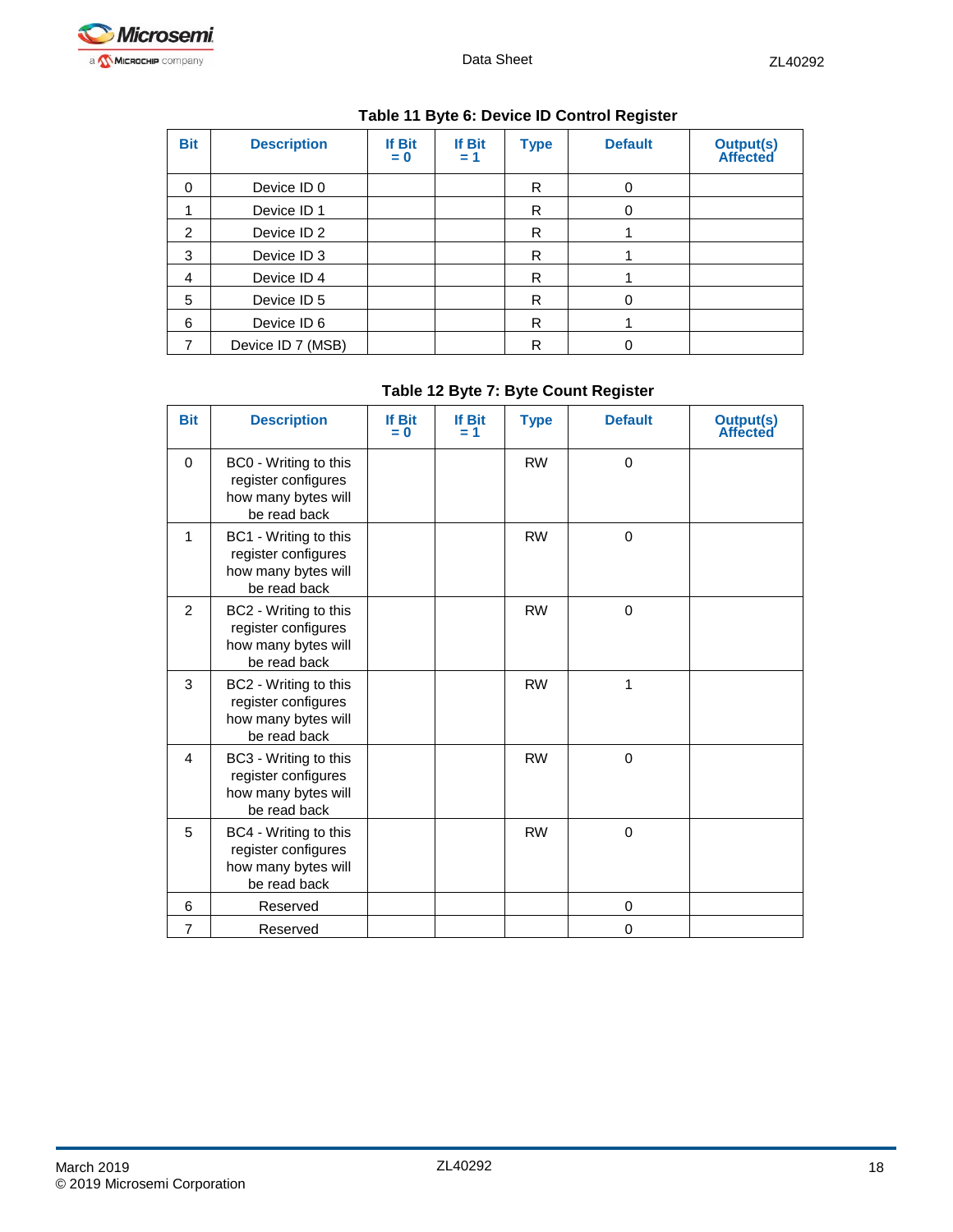

# <span id="page-18-0"></span>**AC and DC Electrical Characteristics**

### <span id="page-18-1"></span>**Absolute Maximum Ratings**

#### <span id="page-18-2"></span>**Table 13 Absolute Maximum Ratings\***

|   | <b>Parameter</b>          | Sym.               | Min.   | Max. | <b>Units</b> | <b>Notes</b>  |
|---|---------------------------|--------------------|--------|------|--------------|---------------|
|   | 3.3 V Core Supply Voltage | $V_{DD.A}$         | ۰      | 4.6  | V            | 3             |
| 2 | 3.3 V I/O Supply Voltage  | $V_{DD}$           | ۰      | 4.6  | V            | 3             |
| 5 | 3.3 V Input High Voltage  | V <sub>IH</sub>    | ۰      | 4.6  | ٧            | 1, 3          |
|   | 3.3 V Input Low Voltage   | $V_{IL}$           | $-0.5$ | ۰    | V            | 3             |
|   | Storage Temperature       | Ts                 | $-65$  | 150  | ۰c           | 3             |
| 6 | Input ESD protection      | V <sub>DD-IN</sub> | 2000   |      | $\vee$       | $\mathcal{P}$ |

\* Exceeding these values may cause permanent damage

\* Functional operation under these conditions is not implied

\* Voltages are with respect to ground (GND) unless otherwise stated 1. Maximum VIH is not to exceed maximum VDD.

2. Human body model.

3. Consult manufacturer regarding extended operation in excess of normal DC operating parameters.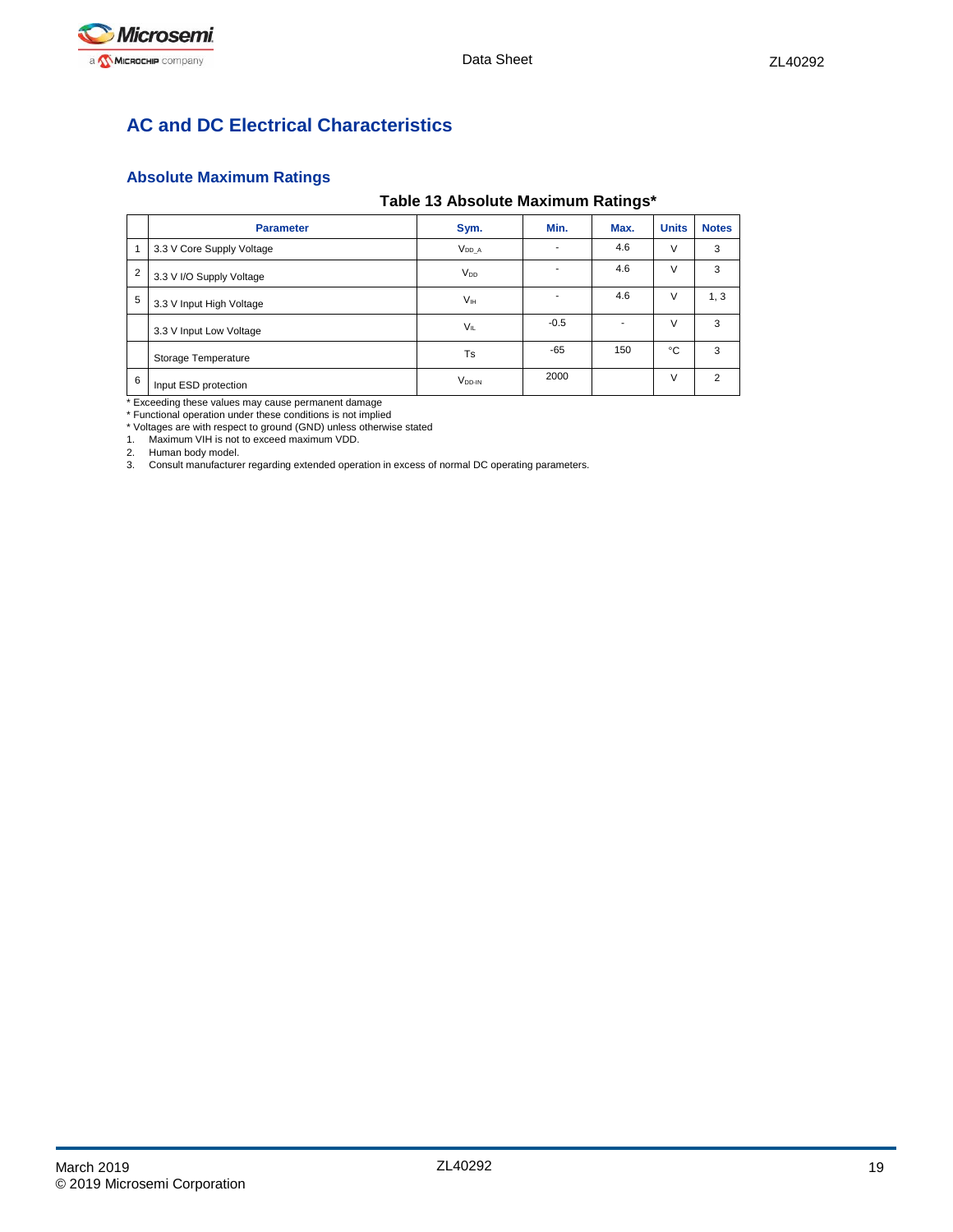

## <span id="page-19-0"></span>**DC Electrical Specification**

#### <span id="page-19-2"></span>**Table 14 DC Operating Characteristics\***

|                | <b>Parameter</b>                           | Sym.                  | Min.      | Typ. | Max.       | <b>Units</b> | <b>Notes</b> |
|----------------|--------------------------------------------|-----------------------|-----------|------|------------|--------------|--------------|
| 1              | 3.3 V Core Supply Voltage                  | V <sub>DD</sub> A     | 3.135     | 3.3  | 3.465      | V            |              |
| $\overline{2}$ | 3.3 V I/O Supply Voltage                   | <b>V<sub>DD</sub></b> | 3.135     | 3.3  | 3.465      | V            |              |
| 3              | 3.3 V Input High Voltage                   | V <sub>IH</sub>       | 2.0       |      | $VDD+0.3$  | V            |              |
| $\overline{4}$ | 3.3 V Input Low Voltage                    | $V_{IL}$              | $VSS-0.3$ |      | 0.8        | V            |              |
| 5              | Input Leakage Current                      | Īш                    | $-5$      |      | $+5$       | μA           |              |
| 6              | Input Low Voltage, 3-level CMOS Input      | $V_{IL3}$             | $VSS-0.3$ |      | 0.9        | V            |              |
| $\overline{7}$ | Input Midrange Voltage, 3-level CMOS Input | V <sub>IM3</sub>      | 1.3       |      | 1.8        | V            |              |
| 8              | Input High Voltage, 3-level CMOS Input     | $V_{H3}$              | 2.4       |      | <b>VDD</b> | V            |              |
| 9              | Input Capacitance                          | $C_{\text{IN}}$       |           |      | 4.5        | pF           | 1            |
| 10             | Output Capacitance                         | $C_{OUT}$             |           |      | 4.5        | pF           | 1            |
| 11             | <b>Ambient Temperature</b>                 | T <sub>A</sub>        | $-40$     |      | 85         | °C           |              |

\* Voltages are with respect to ground (GND) unless otherwise stated

1 For parasitic simulation use IBIS model.

<span id="page-19-3"></span>

|  | Table 15 Differential DC Output Characteristics* |
|--|--------------------------------------------------|
|--|--------------------------------------------------|

|                | <b>Parameter</b>                        | Sym.            | Min.   | Typ. | Max.          | <b>Units</b> | <b>Notes</b> |
|----------------|-----------------------------------------|-----------------|--------|------|---------------|--------------|--------------|
|                | Maximum Voltage (Overshoot)             | Vovs            |        |      | $V$ high + 75 | mV           |              |
| $\overline{2}$ | Maximum Voltage (Undershoot)            | <b>Vuds</b>     |        |      | $V$ low - 75  | mV           |              |
| 3              | Voltage High                            | Vhigh           | 225    |      | 270           | mV           |              |
| 4              | Voltage Low                             | Vlow            | 10     |      | 150           | mV           |              |
| 5              | <b>Absolute Crossing Point Voltages</b> | Vcross absolute | 130    |      | 200           | mV           |              |
| 6              | <b>Relative Crossing Point Voltages</b> | Vcross relative |        |      | 35            | mV           |              |
| 7              | Output Buffer Differential Impedance    | <b>DiffZ</b>    | 85-5%  |      | $85 + 5%$     | Ω            | 2            |
| 8              | Output Buffer Differential Impedance    | DiffZCrossing   | 85-20% |      | 85+20%        | Ω            | 3            |

\* Voltages are with respect to ground (GND) unless otherwise stated

1 Measured into DC testload, se[e Figure 15](#page-19-1)<br>2 Measured at VOL / VOH.

2 Measured at VOL / VOH.<br>3 Measured during a transit

Measured during a transition



<span id="page-19-1"></span>**Figure 15. DC Test Load (as per DB2000Q Specification)**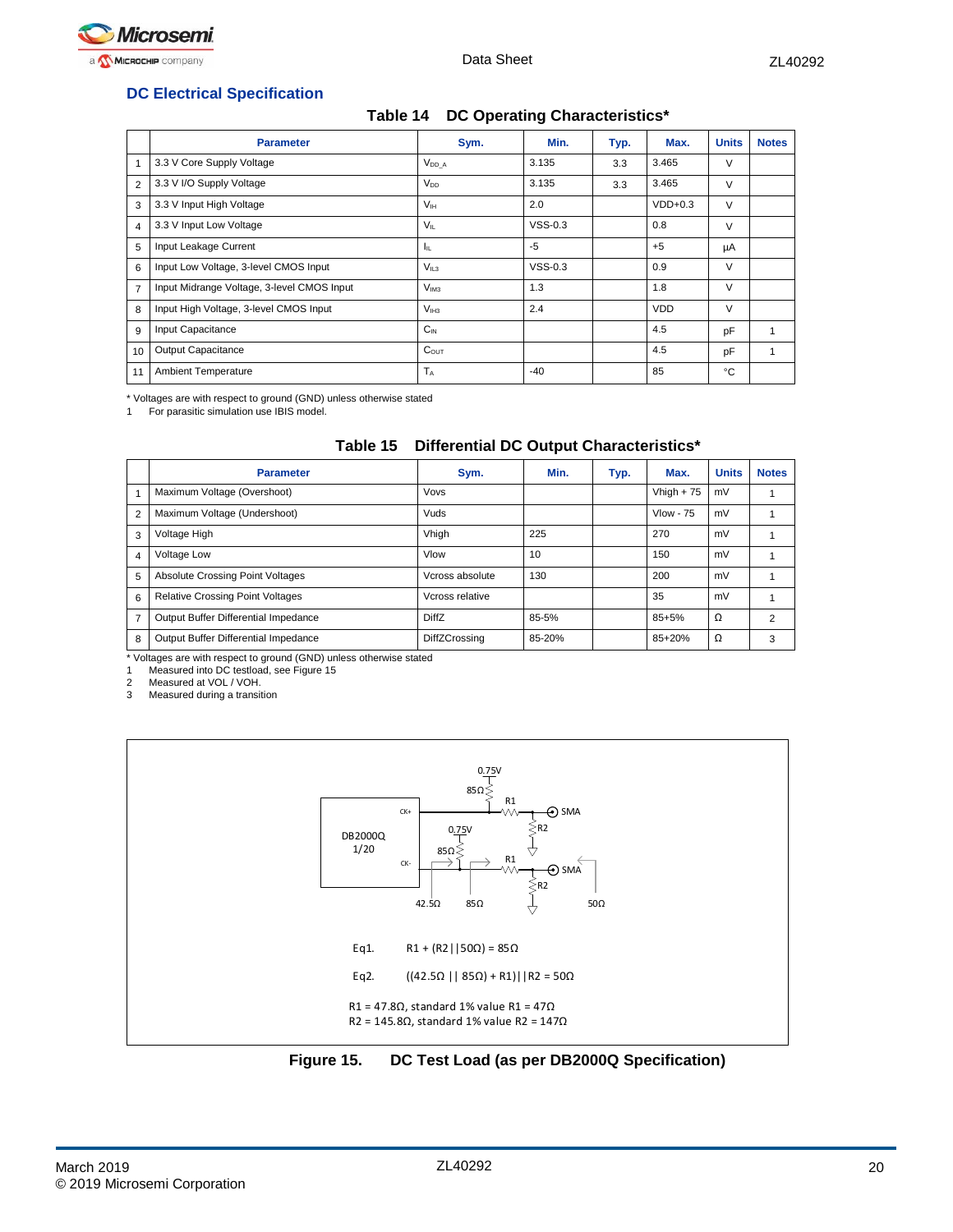



**Figure 16. Single-Ended Measurement Points for TRise and TFall**

<span id="page-20-0"></span>

**Figure 17. Single-Ended Measurement Points for Vovs, Vuds, Vrb**

<span id="page-20-1"></span>

<span id="page-20-2"></span>**Figure 18. Differential (CK, CK#) Measurement Points**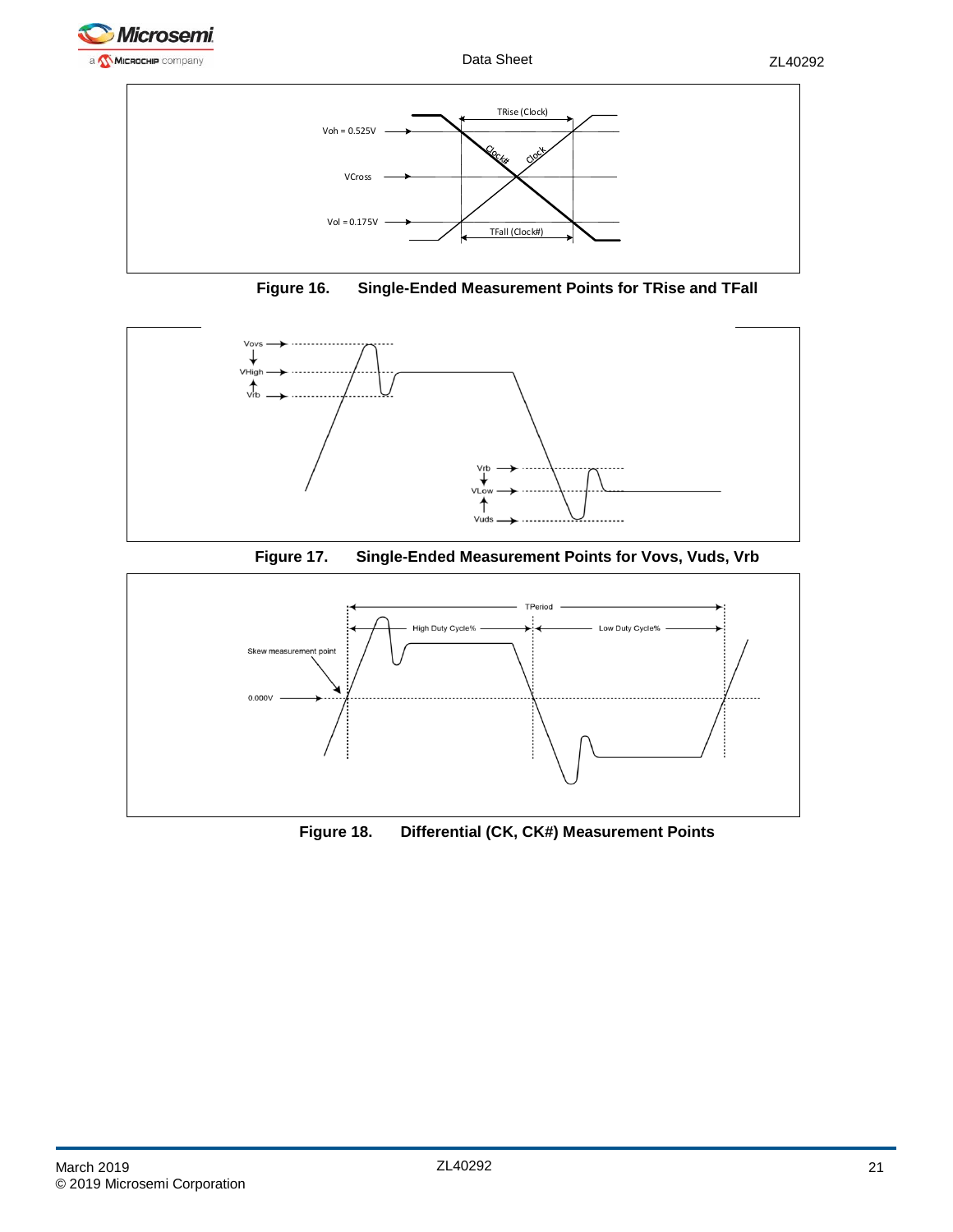

## <span id="page-21-0"></span>**AC Electrical Specification**

### <span id="page-21-2"></span>**Table 16 Power Noise Tolerance\***

|   | <b>VDD Electrical Noise Range</b>   | <b>Symbol</b>          | Min. | Typ. | <b>Max</b> | <b>Units</b> | <b>Notes</b> |
|---|-------------------------------------|------------------------|------|------|------------|--------------|--------------|
|   | $f_{\text{NOISE}} = 12kHz$ to 20MHz | $NVDD$ MID             | 100  |      |            | $mV, p-p$    | 1,2,3        |
| 2 | $f_{NOISE}$ > 20 $MHZ$              | $NVDD$ HIGH            | 50   |      |            | mV,p-p       | 1,2,3        |
| 3 | $f_{\text{NOISE}} = 12kHz$ to 20MHz | Nvdd_a_mid             | 40   |      |            | mV,p-p       | 1,2,3        |
| 4 | $f_{\text{NOISF}} > 20 \text{MHz}$  | $N_{\rm VDD\_A\_HIGH}$ | 20   |      |            | mV,p-p       | 1,2,3        |

\* The device meets all specification in the presence of noise specified in this table

1 Jitter and electrical characteristics are met with specified AC noise present on any of the power pins.

2 Over the specified frequency range, a single sinusoid tone should be assumed swept as the worst case.<br>3 Maximum measured frequency for VDD was 650kHz and for VDD\_A the maximum frequency was 900kh

3 Maximum measured frequency for VDD was 650kHz and for VDD\_A the maximum frequency was 900kHz due to limitation of the test setup.

|                | <b>Parameter</b>                                                                | <b>Symbol</b>           | Min. | Typ.   | <b>Max</b> | <b>Units</b> | <b>Notes</b>           |
|----------------|---------------------------------------------------------------------------------|-------------------------|------|--------|------------|--------------|------------------------|
| $\mathbf{1}$   | Input-to-Output Delay                                                           | I/O <sub>DELAY</sub>    | 0.9  |        | 1.5        | ns           | 1,3                    |
| 2              | Output-to-Output Skew                                                           | O/O <sub>DEI AY</sub>   |      |        | 50         | ps           | 1,2                    |
| 3              | RMS Additive Jitter as per DB2000Q Spec                                         | <b>AJRMS</b>            |      | 15     | 20         | fs RMS       | 1, 2, 4                |
| $\overline{4}$ | Peak-to-Peak Additive Jitter                                                    | <b>p-pAJRMS</b>         |      |        | 0.7        | ps           | 1,2                    |
| 5              | Additive Jitter as per PCIe 1.0 (1.5MHz to 22MHz)                               | $T_{\text{iPCle}_1.0}$  |      | 0.7    | 0.8        | ps RMS       | 1, 2                   |
| 6              | Additive Jitter as per PCIe 2.0 high band (1.5MHz to 50MHz)                     | TiPCle_2.0_high         |      | 75     | 94         | fs RMS       | 1, 2                   |
| $\overline{7}$ | Additive Jitter as per PCIe 2.0 low band (10kHz to 1.5MHz)                      | TiPCle 2.0 low          |      | 20     | 28         | fs RMS       | 1, 2                   |
| 8              | Additive Jitter as per PCIe 2.0 mid band (5MHz to 16MHz)                        | TiPCle 2.0 mid          |      | 59     | 74         | fs RMS       | 1, 2                   |
| 9              | Additive Jitter as per PCIe 3.0 (PLL BW = 2 to 5MHz, CDR =<br>10MHz)            | $TiPCIe_3.0$            |      | 19     | 24         | fs RMS       | 1, 2                   |
| 10             | Additive Jitter as per PCIe 4.0 (PLL_BW = 2 to 5MHz, CDR =<br>10MHz)            | $T_{iPCle_4.0}$         |      | 19     | 24         | fs RMS       | 1, 2                   |
| 11             | Additive Jitter as per PCIe 5.0 (PLL BW = 0.5 to 1.8MHz,<br>CDR for 32 GT/s CC) | $T_{\text{iPCle\_5.0}}$ |      | 7.5    | 10         | fs RMS       | 1, 2                   |
| 12             | Additive jitter as per Intel QPI 9.6Gbps                                        | Tiopi                   |      | 35     | 45         | fs RMS       | 1.2                    |
| 13             | Additive RMS jitter in 1MHz to 20MHz band                                       | $T_{L1M}$ 20M           |      | 49     | 62         | fs RMS       | 1.2 (100MHz)<br>clock) |
|                |                                                                                 |                         |      | 40     | 54         | fs RMS       | 1, 2 (133MHz<br>clock) |
| 14             | Additive RMS jitter in 12kHz to 20MHz band                                      | $Ti$ 12k 20M            |      | 52     | 65         | fs RMS       | 1, 2 (100MHz<br>clock) |
|                |                                                                                 |                         |      | 42     | 56         | fs RMS       | 1, 2 (133MHz<br>clock) |
| 15             | Noise floor                                                                     | $N_F$                   |      | $-164$ | $-163$     | dBc/Hz       | 1.2 (100MHz)<br>clock) |
|                |                                                                                 |                         |      | $-163$ | $-162$     | dBc/Hz       | 1, 2 (133MHz<br>clock) |

#### <span id="page-21-3"></span>**Table 17 Skew and Jitter**

1. Measured into AC test load as per [Figure 19.](#page-21-1)<br>2. Measured from differential crossing point to d<br>3. Input-to-output specs refer to the timing betwe

2. Measured from differential crossing point to differential crossing point.

Input-to-output specs refer to the timing between an input edge and the specific output edge created by it.

4. Integrated after the measurement filter. See Intel DB2000Q specification Jitter Measurement section for the measurement filter details.



<span id="page-21-1"></span>**Figure 19. AC Test Load as per DB2000Q Specification**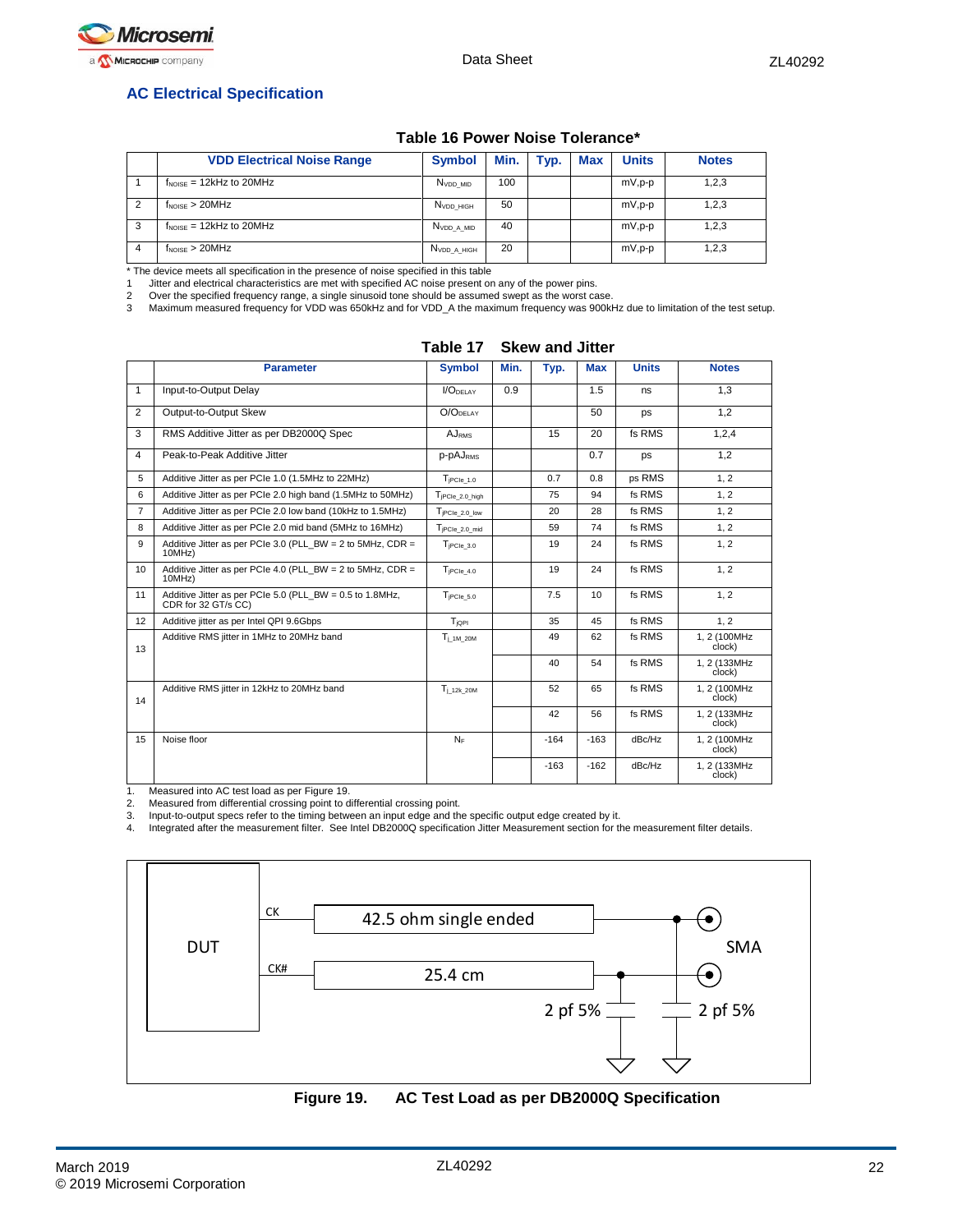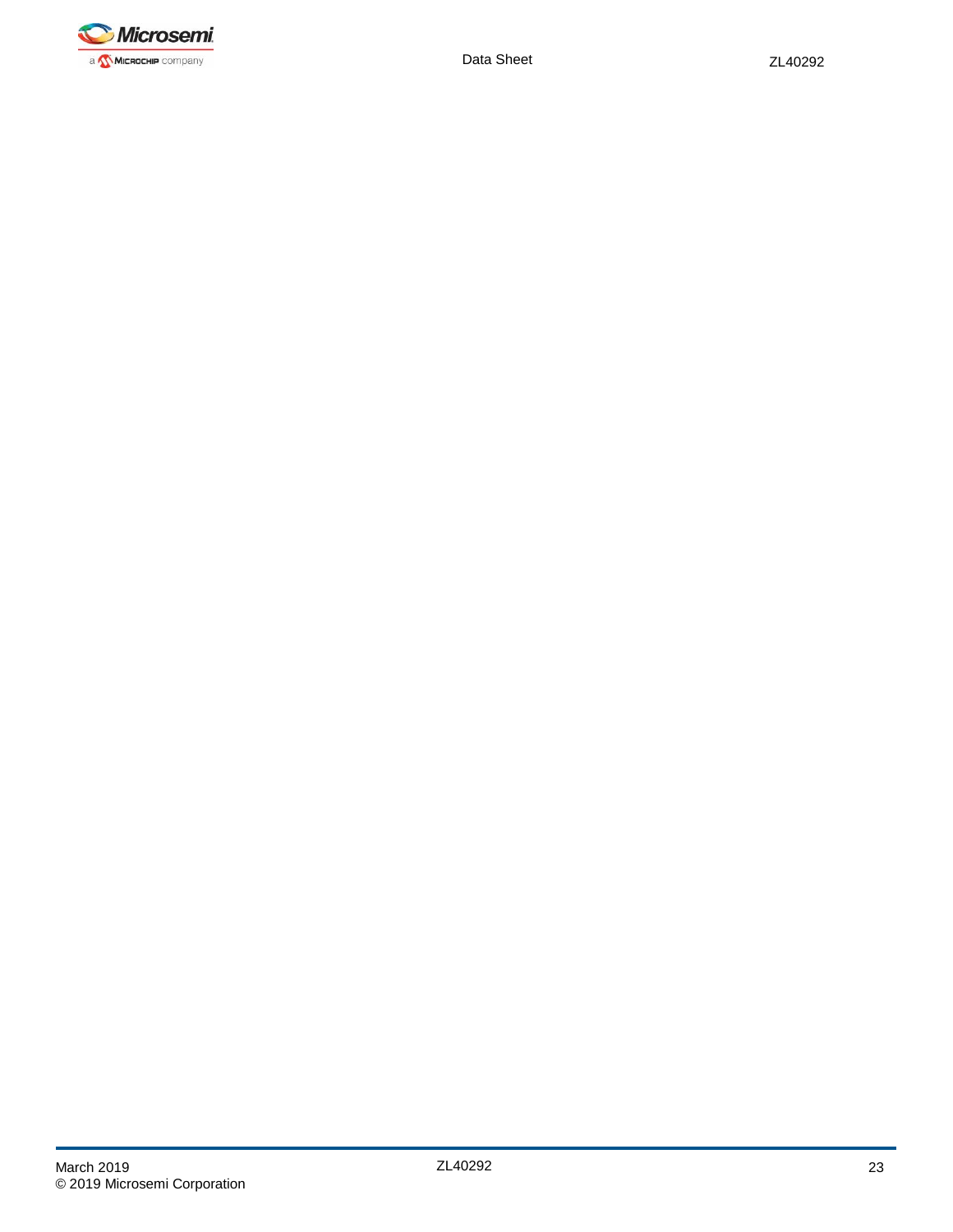

|                | <b>Parameter</b>                                                                  | <b>Symbol</b>      | Min. | Typ. | Max. |      | <b>Notes</b> |  |  |  |  |  |
|----------------|-----------------------------------------------------------------------------------|--------------------|------|------|------|------|--------------|--|--|--|--|--|
|                | <b>Clock Stabilization Time from PWRGD</b>                                        | Tstab              |      |      | 0.1  | ms   |              |  |  |  |  |  |
| $\overline{2}$ | Edge_rate at Vcross                                                               | Edge rate          | 2.75 |      |      | V/ns |              |  |  |  |  |  |
| 3              | Slew rate at Vcross                                                               | Rise/Fall Matching |      |      | 5%   |      |              |  |  |  |  |  |
|                | $\overline{a}$ as the set of $\overline{a}$ and $\overline{a}$ and $\overline{a}$ |                    |      |      |      |      |              |  |  |  |  |  |

### <span id="page-23-0"></span>**Table 18 Differential Output Clock AC Characteristics**

1. Measured int[o Figure 19](#page-21-1) AC test load.

#### <span id="page-23-1"></span>**Table 19 Differential Input Clock AC Characteristics**

|               | <b>Parameter</b>                         | <b>Symbol</b>            | Min. | Typ. | Max. | <b>Units</b> | <b>Notes</b> |
|---------------|------------------------------------------|--------------------------|------|------|------|--------------|--------------|
|               | Edge rate                                | Input Slew Rate          | 0.7  |      |      | V/ns         |              |
| $\mathcal{P}$ | Total Variation of Vcross Over All Edges | Total $\triangle$ Vcross |      |      | 140  | mV           |              |
|               | Input Voltage                            | Input_Voltage            | 200  |      |      | my diff      |              |

|                | <b>Parameter</b>                     | <b>Parameter Condition</b>                     | <b>Symbol</b>            | Min. | Typ. | <b>Max</b> | <b>Units</b> | <b>Notes</b> |
|----------------|--------------------------------------|------------------------------------------------|--------------------------|------|------|------------|--------------|--------------|
|                | <b>Active Mode Supply</b><br>Current | $fIN = 100MHz$<br>All CK xP/N outputs enabled  |                          |      | 196  | 210        |              | 1,2          |
| $\overline{2}$ |                                      | $fIN = 100MHz$<br>All CK xP/N outputs disabled | <b>I</b> <sub>DDPG</sub> |      | 46   | 50         | mA           | 1,3          |
| 3              |                                      | $fIN = 133MHz$<br>All CK xP/N outputs enabled  |                          |      | 203  | 220        |              | 1,2          |
| 4              |                                      | $fIN = 133MHz$<br>All CK xP/N outputs disabled |                          |      | 46   | 51         |              | 1,3          |
| 5              | Power Down Mode                      | $fIN = 100MHz$                                 | IDDPD                    |      | 21   | 25         | mA           | 1,4          |
| 6              | <b>Supply Current</b>                | $fIN = 133MHz$                                 |                          |      | 22   | 26         |              | 1,4          |

#### <span id="page-23-2"></span>**Table 20 Current Consumption**

1.  $VDD = 3.3V + 5%$ 

2. Device operating in active mode (Pin PWRGD/PWRDN\_N = 1) with all 20 CK\_xP/N outputs enabled (all OE\_xN pin = 0, all OCR1, OCR2, OCR3 register OEx bits = 1)

3. Device operating in active mode (Pin PWRGD/PWRDN\_N = 1) with all 20 CK\_xP/N outputs disabled (all OCR1, OCR2, OCR3 register OEx bits = 0)

4. Device operating in low power mode (Pin PWRGD/PWRDN\_N=0)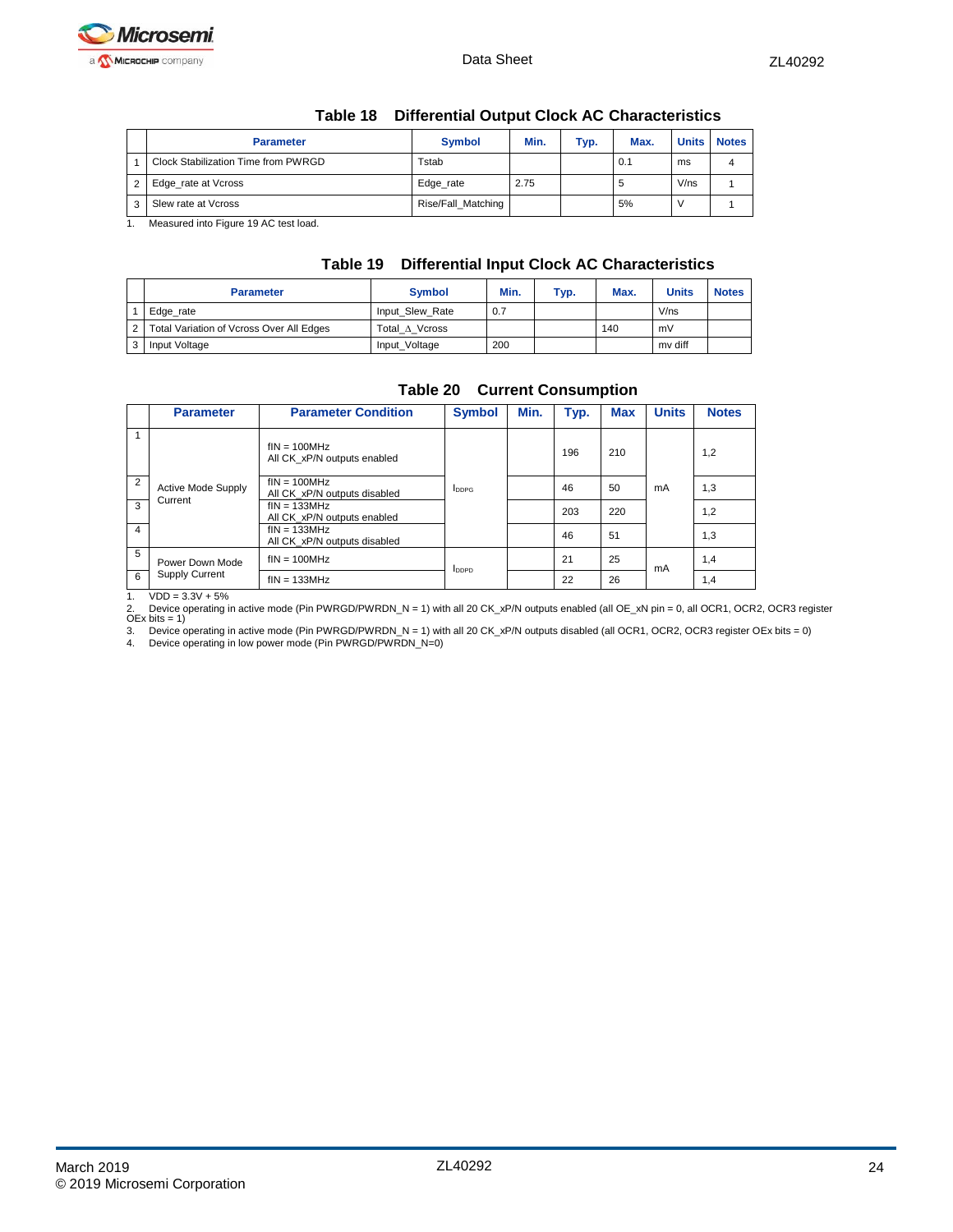## <span id="page-24-0"></span>**SMBus Electrical Characteristics**

**Microsemi** a **Wichochip** company

|                |                                                                                                 | mbus Eiccu icai Onaracteristics |                |      |                           |                         |                   |  |  |
|----------------|-------------------------------------------------------------------------------------------------|---------------------------------|----------------|------|---------------------------|-------------------------|-------------------|--|--|
|                | <b>Parameter</b>                                                                                | <b>Symbol</b>                   | Min.           | Typ. | <b>Max</b>                | <b>Units</b>            | <b>Notes</b>      |  |  |
| $\mathbf{1}$   | Nominal Bus Voltage                                                                             | <b>VDD</b> <sub>SMB</sub>       | 2.7            |      | 5.5                       | $\overline{V}$          | $\mathbf{1}$      |  |  |
| $\overline{2}$ | Input Low Voltage                                                                               | $V_{\parallel}$                 |                |      | 0.8                       | $\overline{V}$          |                   |  |  |
| 3              | Input High Voltage                                                                              | V <sub>H</sub>                  | 2.1            |      | <b>VDD</b> <sub>SMB</sub> | $\overline{\mathsf{v}}$ |                   |  |  |
| $\overline{4}$ | Output Low Voltage                                                                              | $V_{OL}$                        |                |      | 0.4                       | $\overline{V}$          | At<br>PULLUP, MAX |  |  |
| 5              | Input Leakage Current                                                                           | LEAK                            |                |      | ±10                       | μA                      |                   |  |  |
| 6              | Current sinking at V <sub>OL.max</sub>                                                          | IPULLUP                         | $\overline{4}$ |      |                           | mA                      |                   |  |  |
| $\overline{7}$ | Pin capacitive load                                                                             | C <sub>1</sub>                  |                |      | 12                        | pF                      |                   |  |  |
| 8              | Signal noise immunity from 10MHz to 100MHz                                                      | VNOISE                          | 300            |      |                           | $mV_{p-p}$              |                   |  |  |
| $\overline{9}$ | Noise spike suppression time                                                                    | TSPIKE                          | $\mathbf 0$    |      | 50                        | ns                      | 3                 |  |  |
| 10             | <b>SMBus Operating Frequency</b>                                                                | <b>F</b> <sub>SMB</sub>         | 10             |      | 400                       | kHz                     |                   |  |  |
| 11             | Bus free time between Stop and Start Condition                                                  | TBUF                            | 4.7            |      |                           | μs                      |                   |  |  |
| 12             | Hold time after (Repeated) Start Condition. After<br>this period, the first clock is generated. | THD:STA                         | 4.0            |      |                           | μs                      |                   |  |  |
| 13             | Repeated Start Condition setup time                                                             | T <sub>SU:STA</sub>             | 4.7            |      |                           | $\mu s$                 |                   |  |  |
| 14             | Stop Condition setup time                                                                       | $T_{\scriptstyle\text{SU:STO}}$ | 4.0            |      |                           | μs                      |                   |  |  |
| 15             | Data hold time                                                                                  | T <sub>HD:DAT</sub>             | 300            |      |                           | ns                      |                   |  |  |
| 16             | Data setup time                                                                                 | T <sub>SU:DAT</sub>             | 250            |      |                           | ns                      |                   |  |  |
| 17             | Clock low period                                                                                | <b>T</b> <sub>I</sub> ow        | 4.7            |      |                           | μs                      |                   |  |  |
| 18             | Clock high period                                                                               | THIGH                           | 4.0            |      | 50                        | μs                      |                   |  |  |
| 19             | Clock/Data Fall Time                                                                            | <b>TF</b>                       |                |      | 300                       | ns                      | $\overline{2}$    |  |  |
| 20             | Clock/Data Rise Time                                                                            | $T_R$                           |                |      | 1000                      | ns                      | $\overline{2}$    |  |  |
|                |                                                                                                 |                                 |                |      |                           |                         |                   |  |  |

#### <span id="page-24-2"></span>**Table 21 SMBus Electrical Characteristics**

1. 3V to 5V ±10% 2. Rise and fall time is defined as follows:

TR = (VIL,MAX – 0.15) to (VIH,MIN + 0.15)

 $TF = (VIH, MIN + 0.15)$  to  $(VIL, MAX - 0.15)$ 

3. Devices must provide a means to reject noise spikes of a duration up to the maximum specified value.



<span id="page-24-1"></span>**Figure 20. SMBus Timing**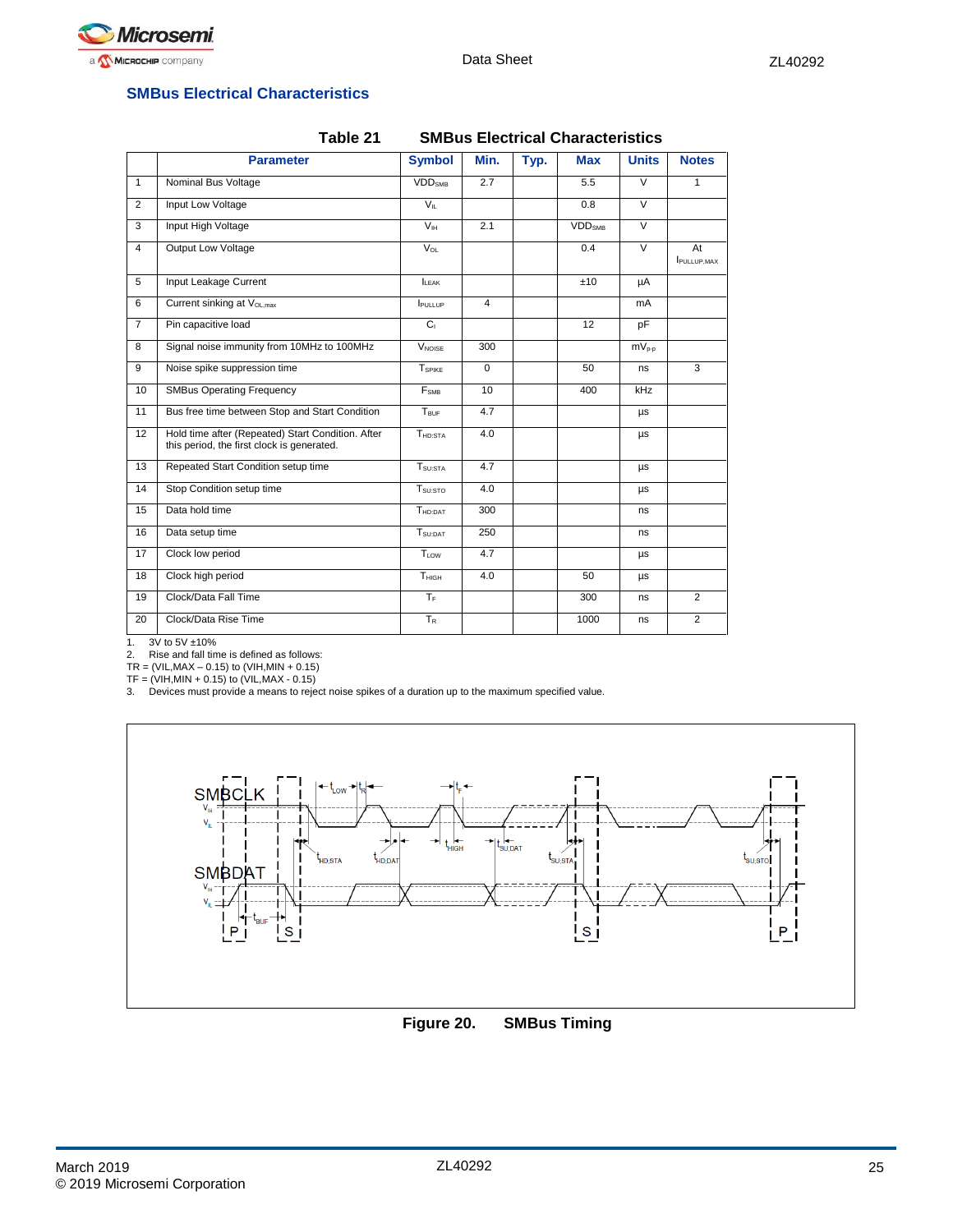

#### <span id="page-25-0"></span>**Table 22 10x10mm QFN Package Thermal Properties**

| <b>Parameter</b>                                               | <b>Symbol</b>      | <b>Conditions</b> | <b>Value</b> | <b>Units</b>  |
|----------------------------------------------------------------|--------------------|-------------------|--------------|---------------|
| Maximum Ambient Temperature                                    | Iа                 |                   | 85           | °C            |
| Maximum Junction Temperature                                   | <b>JMAX</b>        |                   | 125          | °C            |
|                                                                |                    | still air         | 22.6         |               |
| Junction to Ambient Thermal Resistance <sup>(1)</sup> (Note 1) | $\theta$ JA        | 1m/s airflow      | 18.7         | °C⁄W          |
|                                                                |                    | 2.5m/s airflow    | 16.9         |               |
| Junction to Board Thermal Resistance                           | $\theta$ JB        |                   | 9.7          | °C⁄W          |
| Junction to Case Thermal Resistance                            | $\theta$ JC        |                   | 12.4         | °C⁄W          |
| Junction to Pad Thermal Resistance <sup>(2)</sup>              | $\theta$ .iP       | Still air         | 5.1          | °C⁄W          |
| Junction to Top-Center Thermal Characterization Parameter      | $\Psi_{\text{JT}}$ | Still air         | 0.4          | $\degree$ C/W |

(1) Theta-JA (θ, 
a) is the thermal resistance from junction to ambient when the package is mounted on a 4-layer JEDEC standard test board and dissipating maximum power

(2) Theta-JP  $(\theta_{\text{JP}})$  is the thermal resistance from junction to the center exposed pad on the bottom of the package)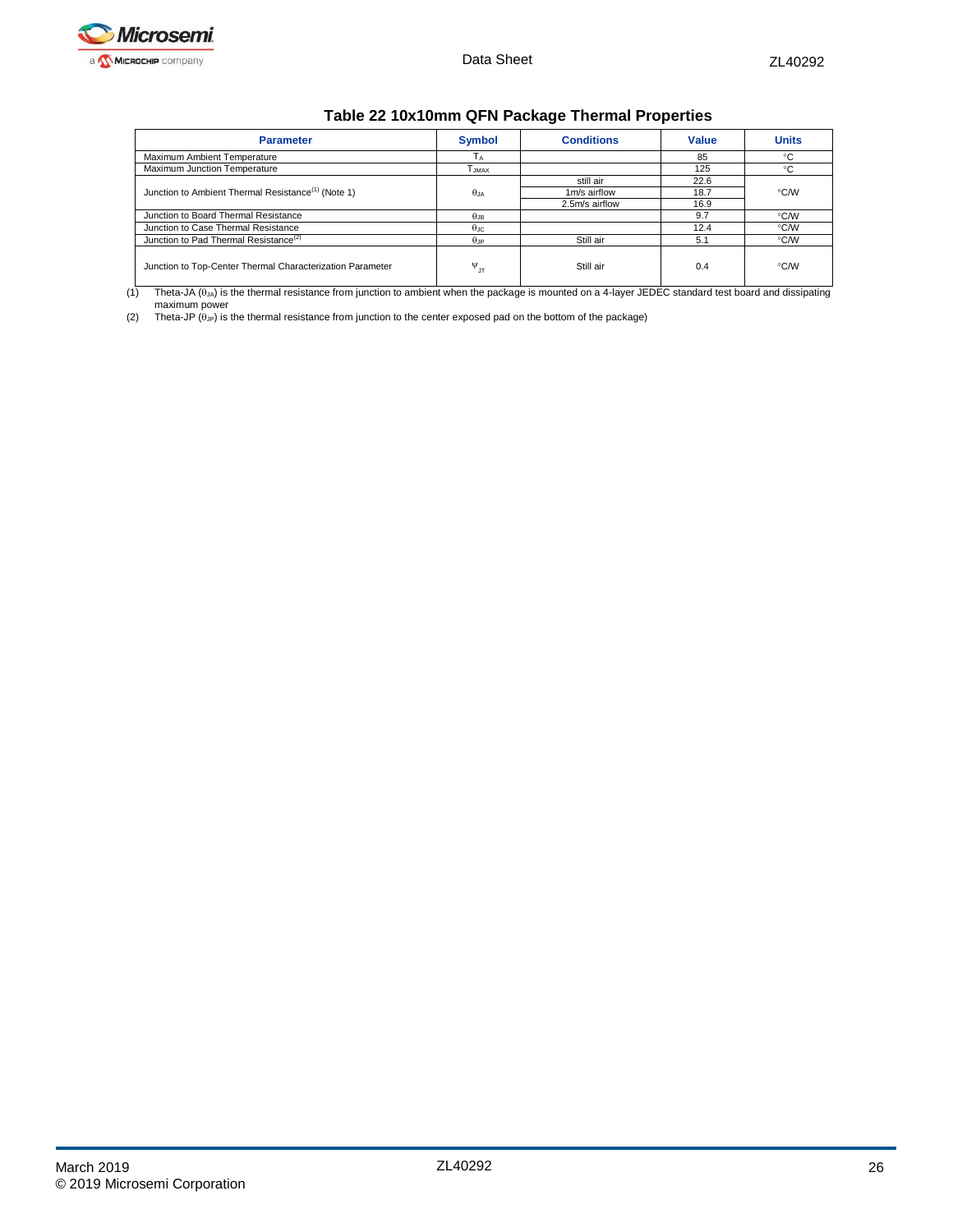

# <span id="page-26-0"></span>**Package Outline**

|                                                                                                               |                                                                                                                                                   |                                                                                                                    |                             |                                                         |                                 |                |                         |                    |              |                |                 |           |                                     |                      |                                                                                                                      |                                                                                                                                                                                                                                    | l                                                                   | $\overline{a}$                         | ij<br>ž                                    |
|---------------------------------------------------------------------------------------------------------------|---------------------------------------------------------------------------------------------------------------------------------------------------|--------------------------------------------------------------------------------------------------------------------|-----------------------------|---------------------------------------------------------|---------------------------------|----------------|-------------------------|--------------------|--------------|----------------|-----------------|-----------|-------------------------------------|----------------------|----------------------------------------------------------------------------------------------------------------------|------------------------------------------------------------------------------------------------------------------------------------------------------------------------------------------------------------------------------------|---------------------------------------------------------------------|----------------------------------------|--------------------------------------------|
|                                                                                                               |                                                                                                                                                   |                                                                                                                    | Max                         | $\Xi$                                                   | 0.05                            | ū.21           | 0.25                    | $\mathbf{I}$       | $\mathbf{I}$ | $\mathbf{I}$   | 6.05            | 6.05      | 0.45                                | 80,0                 |                                                                                                                      |                                                                                                                                                                                                                                    | <b>DWG</b> NO.                                                      | CDCA 22-0123<br>84-06-137-570          | ł,<br>ð-                                   |
|                                                                                                               |                                                                                                                                                   | 톹                                                                                                                  | χō                          | $\mathop{\mathrm{e}}\nolimits$                          | 0.02                            | $^{\rm a}$     | $^{\rm o}_\text{S}$     | 10.00              | 10,00        | $\ddot{5}$     | 5.95            | 5,95      | 0.40                                |                      |                                                                                                                      |                                                                                                                                                                                                                                    |                                                                     |                                        |                                            |
| $\frac{1}{2}$ 0.10 $\circ$ C A B                                                                              |                                                                                                                                                   |                                                                                                                    | 훞                           | $_{\rm g}^{\rm g}$                                      | $\circ$                         | $\frac{9}{6}$  | $\frac{15}{6}$          |                    | $\mathbf{I}$ | $\mathbf{I}$   | 5.85            | 585       | 0.35                                |                      |                                                                                                                      |                                                                                                                                                                                                                                    |                                                                     | MICPOSEMI<br>WE 72 QFN PACKAGE OUTLINE | BODY SIZE : 10X10X0.90 mm<br>PICH : 0.50mm |
| Σ,<br>2'92∓0'10                                                                                               |                                                                                                                                                   |                                                                                                                    | Max                         | 39,37                                                   | 1.97                            | 8.26           | 9.84                    | $\mathbf I$        | $\mathbf{I}$ | $\mathbf{I}$   | 238.19          | 238.19    | 17.72                               | $\frac{15}{21}$      |                                                                                                                      |                                                                                                                                                                                                                                    |                                                                     |                                        |                                            |
| $\leftarrow$ 0.10 $\circ$ C A B<br><b>DATUM A</b><br><del>ນື່ ບາງ<mark>ບານ ບາ</mark>ແຫຼ່ງນີ້ນານານ</del><br>ᡰᡨ |                                                                                                                                                   | ₩s                                                                                                                 | $\frac{\epsilon}{2}$        | 35.43                                                   | 0.79                            | 7.87           | 7.87                    | 393.7              | 393.7        | 1969           | 234,25          | 234.25    | 15.75                               | $\mathbf{I}$         |                                                                                                                      |                                                                                                                                                                                                                                    |                                                                     |                                        |                                            |
| <b>DETAIL</b>                                                                                                 |                                                                                                                                                   |                                                                                                                    | 듩                           | 31.5                                                    | $\circ$                         | 7.48           | $\mathbb{S}.\mathbb{S}$ | $\mathbf{I}$       | $\mathbf{I}$ | $\mathbf{I}$   | 230.32          | 230.32    | 13.78                               | $\mathbf{I}$         |                                                                                                                      |                                                                                                                                                                                                                                    |                                                                     |                                        |                                            |
| ັບປະເທດການ ແລະ<br><sub>បី</sub> បាបបាបបាបបាបបាបបា<br>595±0.10<br>$\tilde{E}$                                  |                                                                                                                                                   |                                                                                                                    | Symbol                      | 4                                                       | $\overline{\mathbf{a}}$         | 2              | $\mathfrak{Q}$          | $\hskip 10pt \Box$ | ш            | $\pmb{\omega}$ | $\mathbbmss{2}$ | n,        | $\bar{\phantom{a}}$                 | $\bigcap \{0.08\}$ C |                                                                                                                      |                                                                                                                                                                                                                                    |                                                                     |                                        |                                            |
|                                                                                                               |                                                                                                                                                   |                                                                                                                    | Attribute                   | Total Thickness                                         | Stand off                       | L/F thickness  | Lead Width              | Body Size X        | Body Size Y  | Lead Pitch     | $EP$ Size $X$   | EP Size Y | Lead Length                         | Coplanarity          |                                                                                                                      |                                                                                                                                                                                                                                    |                                                                     |                                        |                                            |
| DATUM B-<br>ш<br>¢<br>m<br>00'01<br>$\frac{1}{2}$<br>$2x \boxed{0.15}$ C<br>PIN 1 AREA<br>$2X \cap 0.15$      | $\cup$<br>$\begin{array}{c}\n\sim\\[-10pt]\scriptstyle\bigcirc\\[-10pt]\scriptstyle\bigcirc\\[-10pt]\scriptstyle\bigcirc\end{array}$<br>// 0,10 C | $\begin{array}{c}\n 72X \\  \boxed{\bigcirc} \left[ 0.08 \right] \boxed{C} \\  \text{SEATING PLANE}\n \end{array}$ | Ω<br>$0.05^{+0.02}_{+0.03}$ | $-0.20 \pm 0.05$<br>72X<br>$\vec{a}$<br>$010 + 060 = 0$ | $+\frac{0.10@ C A B}{0.05@ C }$ | <b>B MUTAT</b> |                         | $\mathbf 0$        | $0.50 -$     | 0.50/2         | $0.40 + 0.050$  |           | 3:1)<br><b>SCALE</b><br>⋖<br>DETAIL | NOTES:               | 1. DIMENSIONING AND TOLERANCE IS IN CONFORMANCE TO ASME Y14.5-1994<br>ALL DIMENSIONS ARE IN MILLIMETERS * IN DEGREES | DIMENSION OF LEAD WIDTH APPLIES TO METALLIZED TERMINAL AND IS MEASURED BETWEEN 0.15mm AND 0.30mm<br>FROM THE TERMINAL TIP (BOTH ROWS). IF THE TERMINAL HAS OPTIONAL RADIUS ON THE END OF THE TERMINAL,<br>$\overline{\mathcal{N}}$ | THE LEAD WIDTH DIMENSION SHOULD NOT BE MEASURED IN THAT RADIUS AREA |                                        |                                            |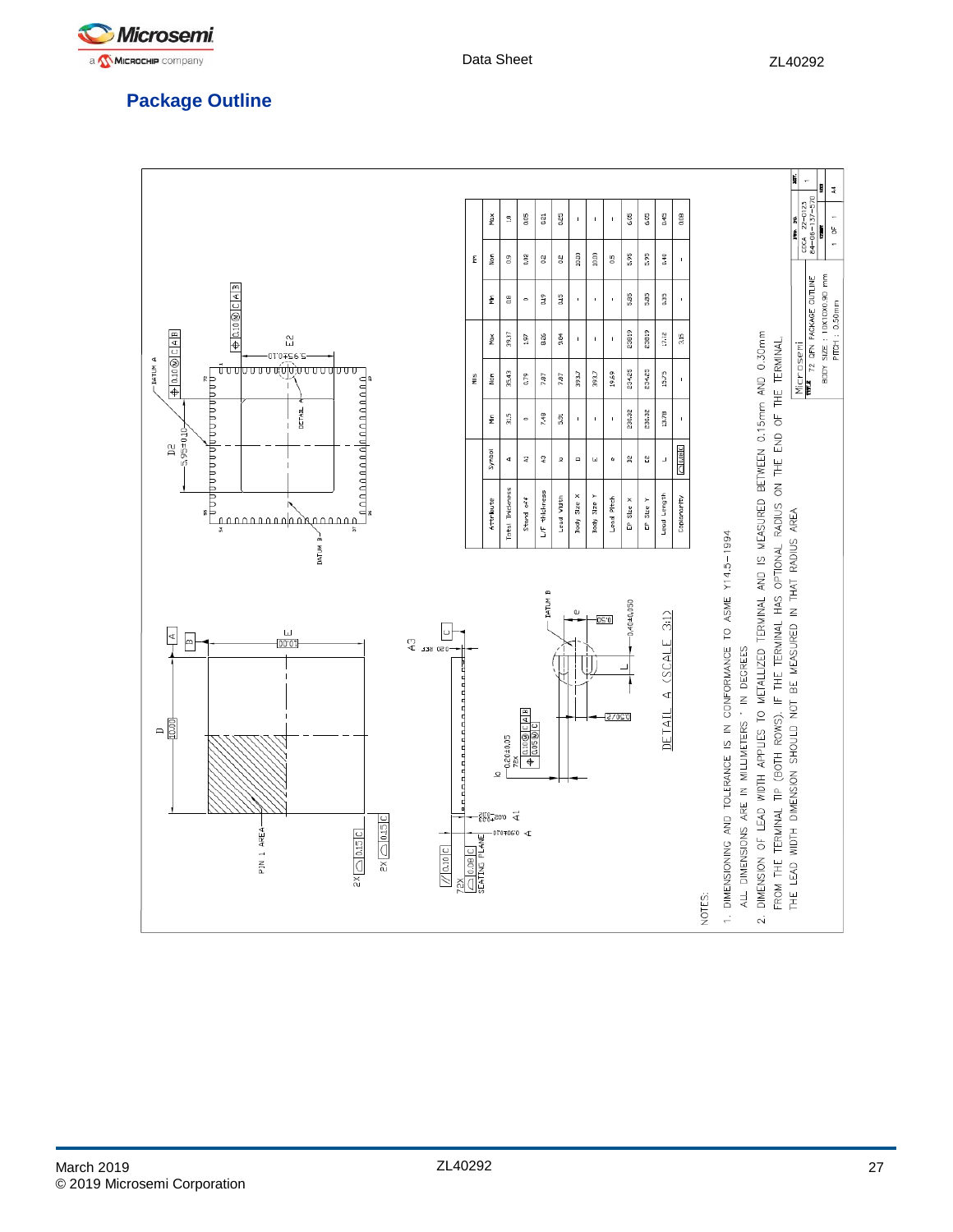



**Microsemi Corporate Headquarters** One Enterprise, Aliso Viejo, CA 92656 USA

**Within the USA**: +1 (800) 713-4113 **Outside the USA**: +1 (949) 380-6100 **Sales**: +1 (949) 380-6136 **Fax**: +1 (949) 215-4996

**E-mail**[: sales.support@microsemi.com](mailto:sales.support@microsemi.com)

© 2019 Microsemi Corporation. All rights reserved. Microsemi and the Microsemi logo are trademarks of Microsemi Corporation. All other trademarks and service marks are the property of their respective owners.

Microsemi Corporation, a wholly owned subsidiary Microchip Technology Inc. (Nasdaq: MCHP), offers a comprehensive portfolio of semiconductor and system solutions for communications, defense & security, aerospace and industrial markets. Products include high-performance and radiation-hardened analog mixed-signal integrated circuits, FPGAs, SoCs and ASICs; power management products; timing and synchronization devices and precise time solutions, setting the world's standard for time; voice processing devices; RF solutions; discrete components; enterprise storage and communication solutions, security technologies and scalable anti-tamper products; Ethernet solutions; Power-over-Ethernet ICs and midspans; as well as custom design capabilities and services. Microsemi is headquartered in Aliso Viejo, California. Learn more at [www.microsemi.com.](file://///stove/windowsusers$/Chris.duQuesnay/My%20Documents/Appnotes/Microsemi/Redwood/Redwood_jitter/www.microsemi.com)

Microsemi makes no warranty, representation, or guarantee regarding the information contained herein or the suitability of its products and services for any particular purpose, nor does Microsemi assume any liability whatsoever arising out of the application or use of any product or circuit. The products sold hereunder and any other products sold by Microsemi have been subject to limited testing and should not be used in conjunction with mission-critical equipment or applications. Any performance specifications are believed to be reliable but are not verified, and Buyer must conduct and complete all performance and other testing of the products, alone and together with, or installed in, any end-products. Buyer shall not rely on any data and performance specifications or parameters provided by Microsemi. It is the Buyer's responsibility to independently determine suitability of any products and to test and verify the same. The information provided by Microsemi hereunder is provided "as is, where is" and with all faults, and the entire risk associated with such information is entirely with the Buyer. Microsemi does not grant, explicitly or implicitly, to any party any patent rights, licenses, or any other IP rights, whether with regard to such information itself or anything described by such information. Information provided in this document is proprietary to Microsemi, and Microsemi reserves the right to make any changes to the information in this document or to any products and services at any time without notice.